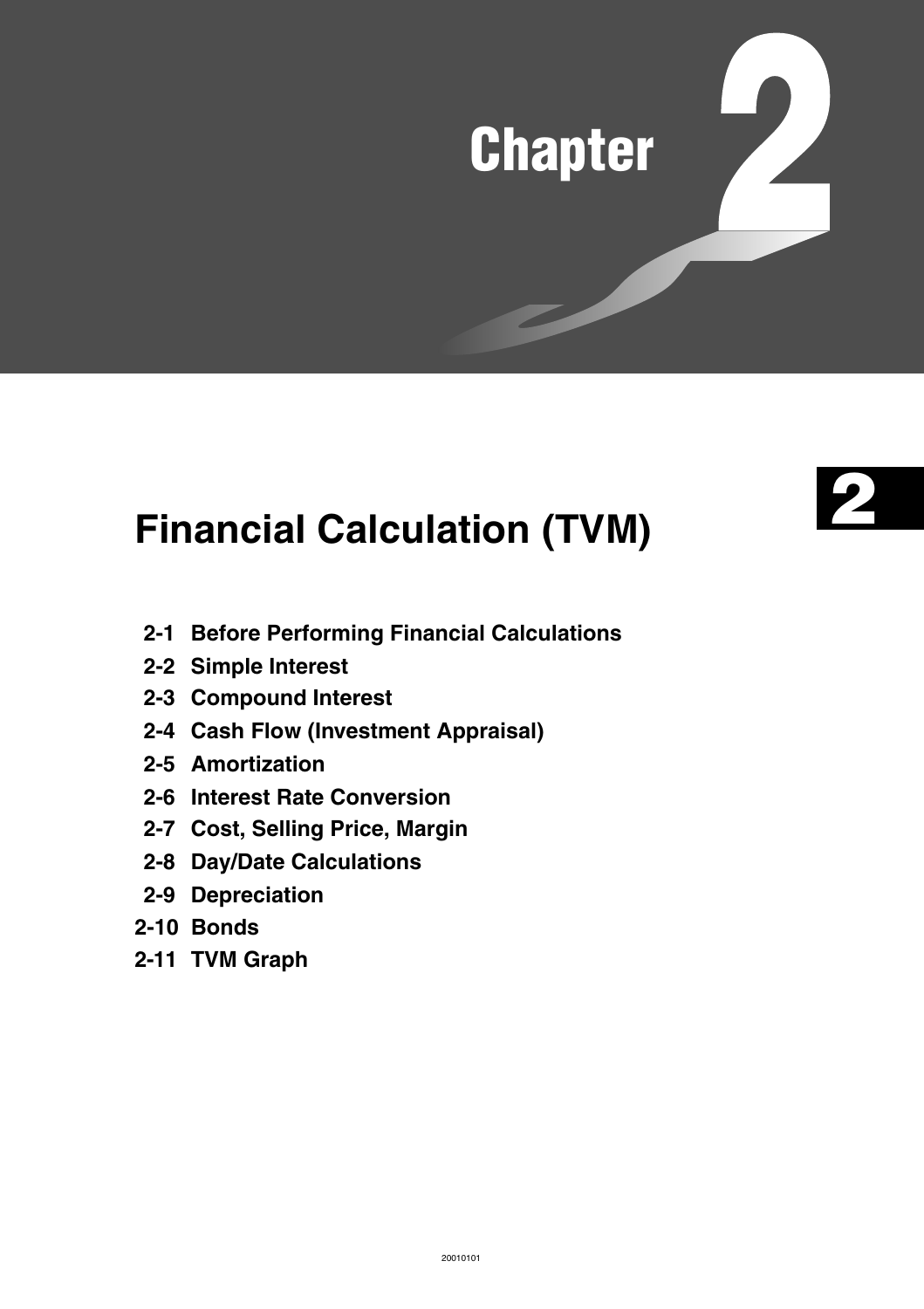# **2-1 Before Performing Financial Calculations**

### **K** TVM Mode

On the Main Menu, select the TVM icon.



The above shows the ALGEBRA FX 2.0 PLUS screen.

Entering the TVM Mode displays the Financial screen like the one shown below.



Financial 1 screen Financial 2 screen<br>
Financial (1/2) Financial (2/2)<br>
Fissimple Interest FitCost/Sel/Margin<br>
F2:Compound Interest F3:Derreciation<br>
F4:Bond Calculation<br>
F4:Bond Calculation<br>
F4:Bond Calculation 5:TÜM Graph F6:Next Page **COST IDAYS IDEPRIBOND ITUMGI D** 

- Fil(SMPL) .... Simple interest
- F2 (CMPD) ... Compound interest
- $F3$  (CASH) .... Cash flow (investment appraisal)
- F4(AMT) ...... Amortization
- [F5] (CNVT) .... Interest rate conversion
- $F6(E)$  $F1(COST)$  ... Cost, selling price, margin
	- 2(DAYS) ... Day/date calculations
	- 3(DEPR) ... Depreciation
	- 4(BOND) ... Bonds
	- 5(TVMG) ... TVM (compound interest simulation) graph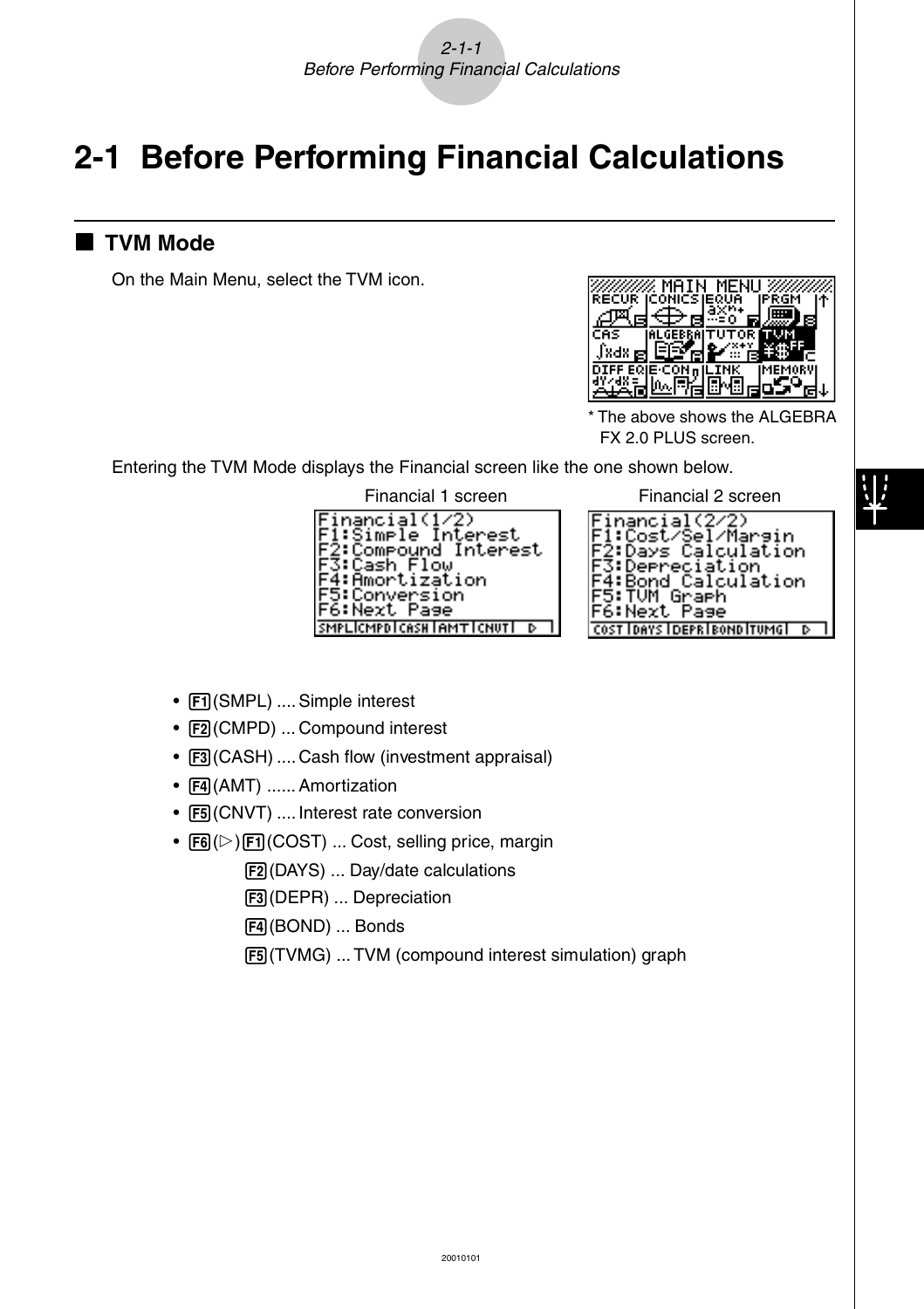### $2 - 1 - 2$ Before Performing Financial Calculations

### k **SET UP Items**

- **Payment** 
	- {**BGN**}/{**END**} ........ Specifies {beginning of the period} / {end of the period} payment
- **Date Mode** 
	- {**365**}/{**360**} ......... Specifies calculation according to a {365-day} / {360-day} year
- u **Periods/YR. (Bond)**
	- {**Annual**}/{**SEMI**} ... Indicates an {annual} / {semi-annual} period

Note the following points regarding SET UP screen settings whenever using the Financial Mode.

- Drawing a financial graph while the Label item is turned on, displays the label CASH for the vertical axis (deposits, withdrawals), and TIME for the horizontal axis (frequency). Axis labels do not appear on the TVM graph.
- The number of display digits applied in the Financial Mode is different from the number of digits used in other modes. The calculators automatically reverts to Norm 1 whenever you enter the Financial Mode, which cancels a Sci (number of significant digits) or Eng (engineering notation) setting made in another mode.

### **K** Graphing in the TVM Mode

After performing a financial calculation, you can use **F6** (GRPH) to graph the results as shown below.



- Pressing  $[FI]$  (TRACE) while a graph is on the display activates Trace, which can be used to look up other financial values. In the case of simple interest, for example, pressing  $\odot$ displays  $PV$ ,  $SI$ , and  $SFV$ . Pressing  $\bigodot$  displays the same values in reverse sequence.
- Zoom, Scroll, and Sketch cannot be used in the Financial Mode.
- Whether you should use a positive or a negative value for the present value (PV) or the purchase price (PRC) depends on the type of calculation you are trying to perform.
- Note that graphs should be used only for reference purposes when viewing TVM Mode calculation results.
- Note that calculation results produced in this mode should be regarded as reference values only.
- Whenever performing an actual financial transaction, be sure to check any calculation results obtained using this calculator with against the figures calculated by your financial institution.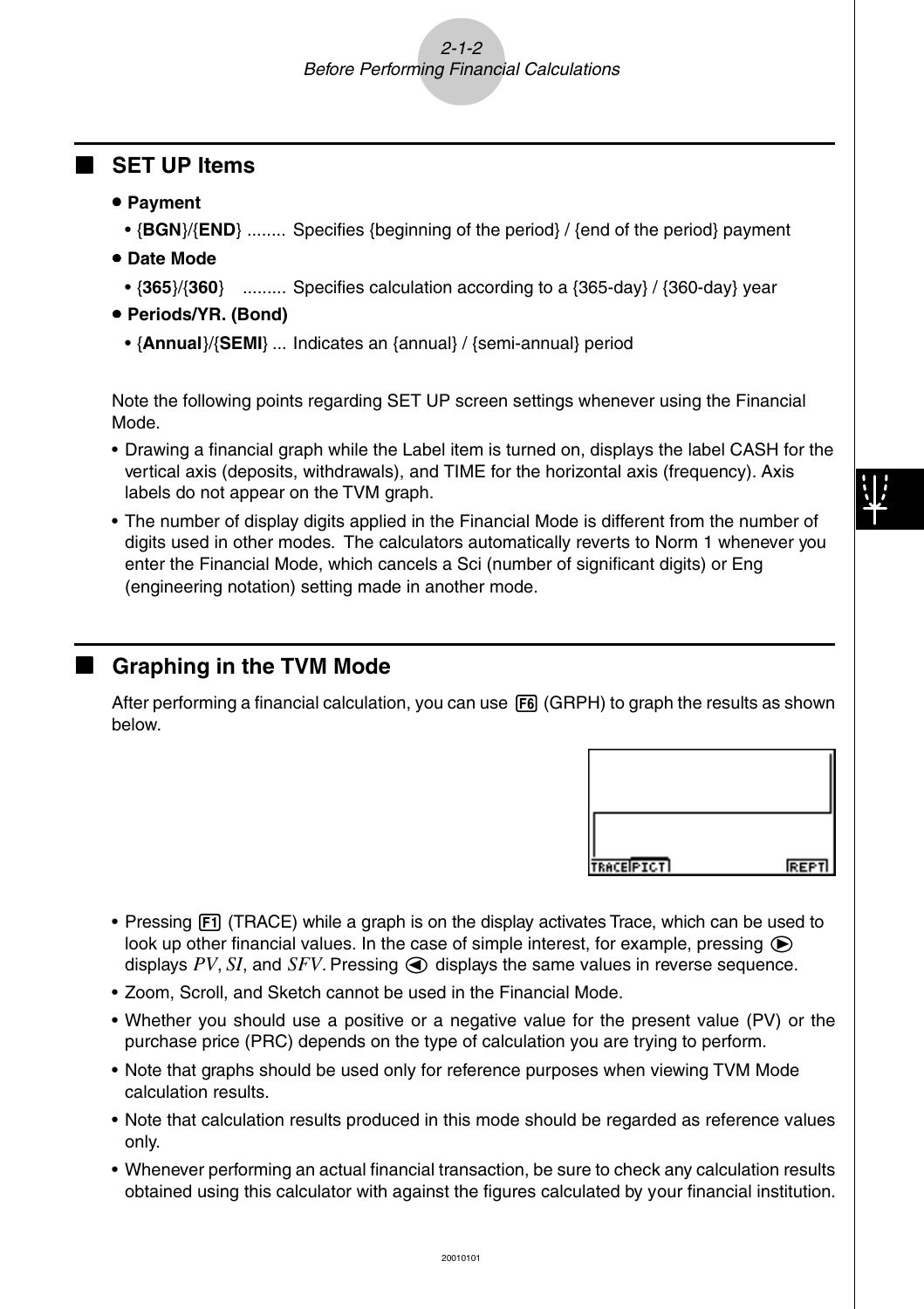

### **2-2 Simple Interest**

This calculator uses the following formulas to calculate simple interest.

### u**Formula**

| 365-day Mode | $SI' = \frac{n}{365} \times PV \times i \quad \left(i = \frac{I\%}{100}\right)$ | SΙ<br>$:$ interest               |
|--------------|---------------------------------------------------------------------------------|----------------------------------|
| 360-day Mode | $SI' = \frac{n}{360} \times PV \times i \quad \left(i = \frac{I\%}{100}\right)$ | : number of interest<br>periods  |
|              |                                                                                 | $PV$ : principal                 |
|              |                                                                                 | $I\%$ : annual interest          |
|              | $SI = -SI'$                                                                     | $S FV$ : principal plus interest |
|              | $SFV = -(PV + SI')$                                                             |                                  |

Press  $\mathsf{[FI]}(\mathsf{SMPL})$  from the Financial 1 screen to display the following input screen for simple interest.

1(SMPL)

|       | Simple Interest |  |
|-------|-----------------|--|
|       |                 |  |
|       |                 |  |
|       |                 |  |
|       |                 |  |
| STIST |                 |  |

*n* .................................. number of interest periods (days)

*I*% ............................... annual interest rate

*PV* ............................... principal

After configuring the parameters, press one of the function keys noted below to perform the corresponding calculation.

- F1 (SI) ....... Simple interest
- F2 (SFV) ... Simple future value

| Simple Interest<br>SI =295.890411 | - 365 |
|-----------------------------------|-------|
| REPTI                             | GRPH  |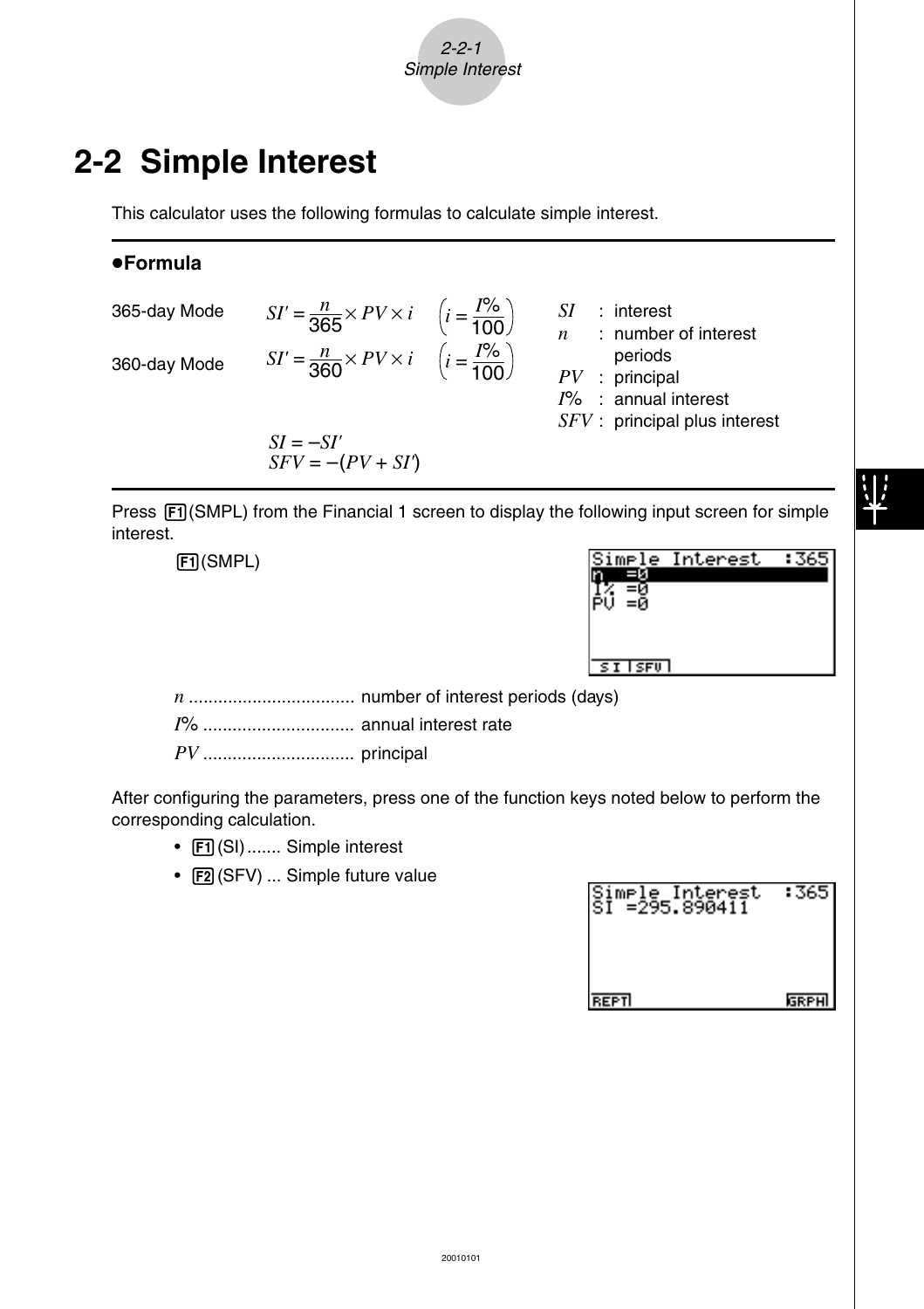

Use the following function keys to maneuver between calculation result screens.

2-2-2 Simple Interest

- Fil (REPT) ... Parameter input screen
- [F6] (GRPH) ... Draws graph

| TRACEPTCT | <b>REPTI</b> |
|-----------|--------------|

After drawing a graph, you can press  $F1$  (TRACE) to turn on trace and read calculation results along the graph.

Each press of  $\odot$  while trace is turned on cycles the displayed value in the sequence: present value ( $PV$ )  $\rightarrow$  simple interest ( $SI$ )  $\rightarrow$  simple future value ( $SFV$ ). Pressing  $\bigcirc$  cycles in the reverse direction.



Press ESC to turn off trace.

Press  $\overline{ES}$  again to return to the parameter input screen.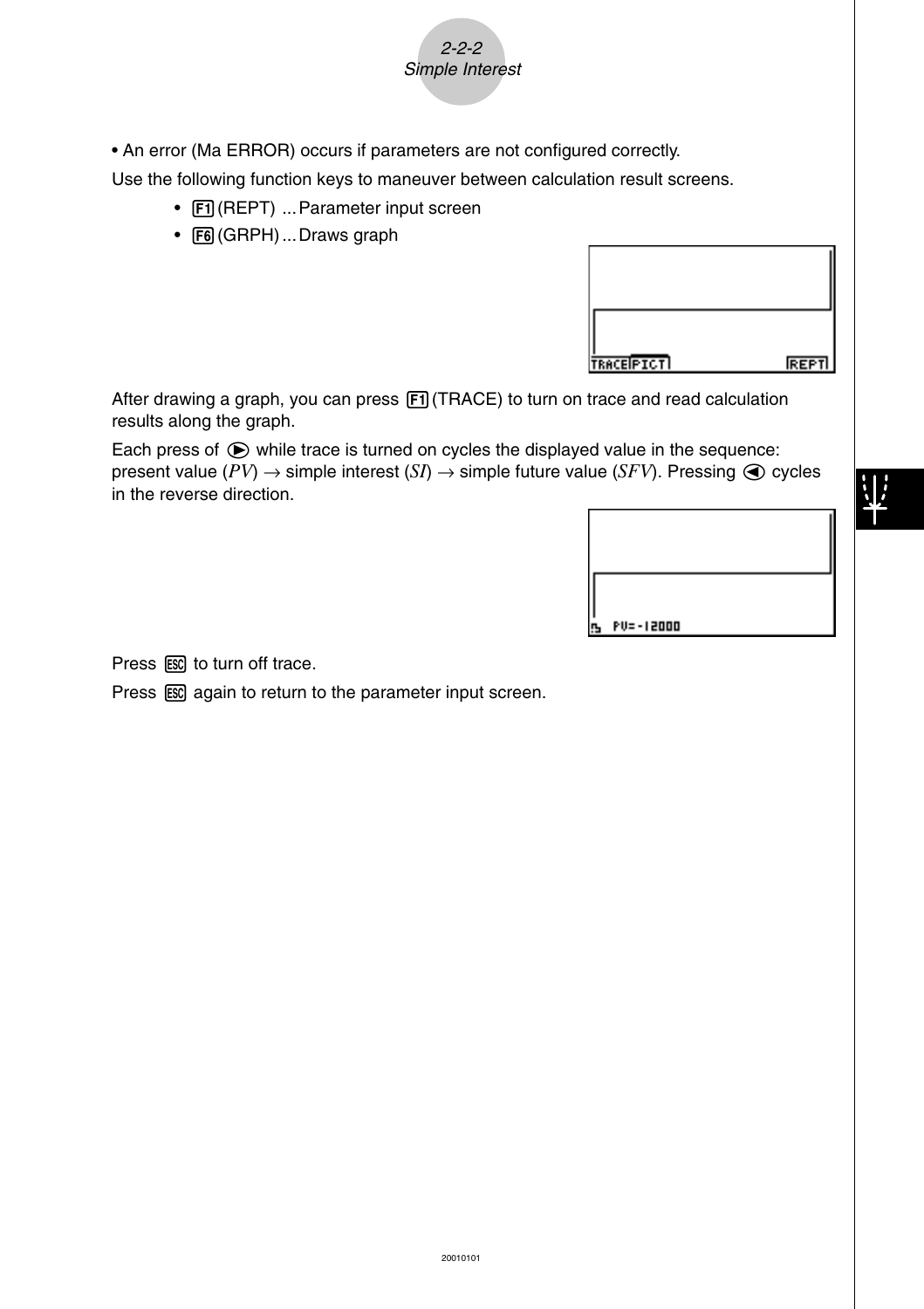### **2-3 Compound Interest**

This calculator uses the following standard formulas to calculate compound interest.

### u**Formula I**

$$
PV + PMT \times \frac{(1 + i \times S)[(1 + i)^{n} - 1]}{i(1 + i)^{n}} + FV - \frac{1}{(1 + i)^{n}} = 0 \qquad \left(i = \frac{I\%}{100}\right)
$$
  
Here:

 $\frac{1}{i}$   $\left[ -\frac{x^2 + 2x}{i} + (1+iS)[n(1+i)^{-n-1}] \right]$ 

$$
PV = -(PMT \times \alpha + FV \times \beta)
$$

$$
FV = -\frac{PMT \times \alpha + PV}{\beta}
$$

$$
PMT = -\frac{PV + FV \times \beta}{\alpha}
$$

$$
n = \frac{\log \left\{ \frac{\left(1+iS\right) PMT - FVi}{\left(1+iS\right) PMT + PVi} \right\}}{\log(1+i)}
$$

$$
\alpha = \frac{\left(1+i \times S\right) \left[(1+i)^{n}-1\right]}{i(1+i)^{n}}
$$

 $F(i) = \frac{PMT}{i} \left[ -\frac{(1+iS)[1-(1+i)^{-n}]}{i} \right]$ 

$$
PV : present valueFV : future value
$$

*PMT* : payment

*n* : number of compound periods *I*% : annual interest rate

*i* is calculated using Newton's Method.

*S* = 0 assumed for end of term

 $S = 1$  assumed for beginning of term

$$
+S[1-(1+i)^{-n}] - nFV(1+i)^{-n-1}
$$

 $\beta = \frac{1}{(1+i)^n}$ 

 $F(i)$  = Formula I

u**Formula II (***I***% = 0)**

$$
PV + PMT \times n + FV = 0
$$

Here:

$$
PV = -(PMT \times n + FV)
$$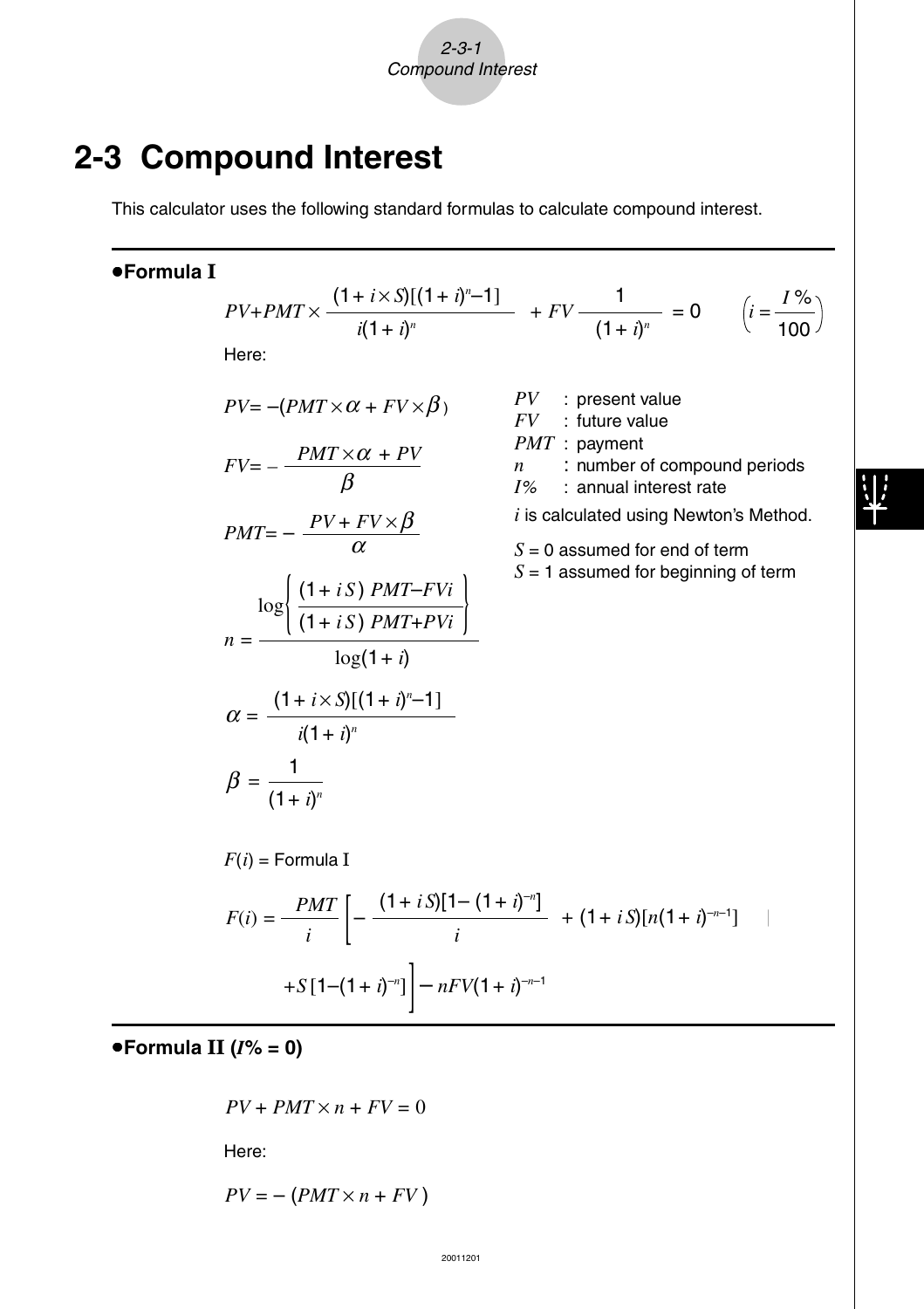2-3-2 Compound Interest

$$
FV = -(PMT \times n + PV)
$$

$$
PMT = -\frac{PV + FV}{n}
$$

$$
n = -\frac{PV + FV}{PMT}
$$

• A deposit is indicated by a plus sign  $(+)$ , while a withdrawal is indicated by a minus sign  $(-)$ .

### u**Converting between the nominal interest rate and effective interest rate**

The nominal interest rate (*I*% value input by user) is converted to an effective interest rate (*I*%') when the number of installments per year (*P/Y* ) is different from the number of compound interest calculation periods (*C/Y* ). This conversion is required for installment savings accounts, loan repayments, etc.

$$
I\%' = \left\{ (1 + \frac{I\%}{100 \times [C / Y]})^{\frac{[C / Y]}{[P / Y]}} 1 \right\} \times 100
$$

*P/Y*: installment periods per year

*C/Y*: compounding periods per year

#### **When calculating** *n***,** *PV***,** *PMT***,** *FV*

The following calculation is performed after conversion from the nominal interest rate to the effective interest rate, and the result is used for all subsequent calculations.

$$
i=I\%'+100
$$

#### **When calculating** *I***%**

After *I*% is obtained, the following calculation is performed to convert to *I*%'.

 $I\%' = \left\{ (1 + \frac{I\%}{4.28})^{\frac{[P/Y]}{[C/Y]}} - 1 \right\}$  $\left\{ \left( 1 + \frac{7}{100} \right)^{C/T_1} - 1 \right\} \times [C / Y] \times 100$  *P/Y*: installment periods per year *C/Y*: compounding periods per year

The value of *I*%' is returned as the result of the *I*% calculation.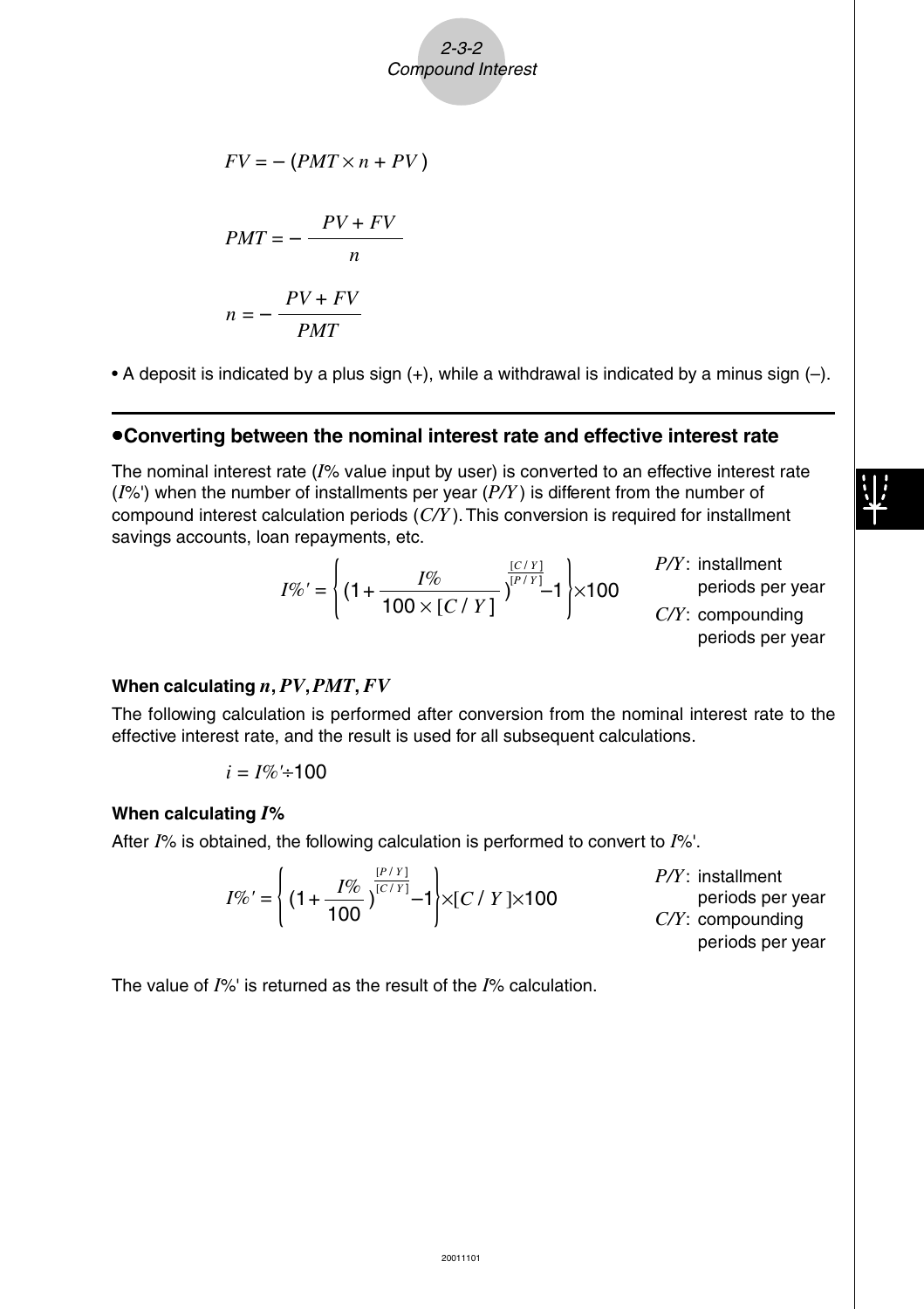Press  $F2$ (CMPD) from the Financial 1 screen to display the following input screen for compound interest.

### 2(CMPD)



| of savings)                  |
|------------------------------|
| deposit in case of savings)  |
| interest in case of savings) |
|                              |
|                              |

### **Important!**

### **Inputting Values**

A period (*n*) is expressed as a positive value. Either the present value (*PV* ) or future value (*FV*) is positive, while the other (*PV* or *FV* ) is negative.

#### **Precision**

This calculator performs interest calculations using Newton's Method, which produces approximate values whose precision can be affected by various calculation conditions. Because of this, interest calculation results produced by this calculator should be used keeping the above limitation in mind or the results should be verified.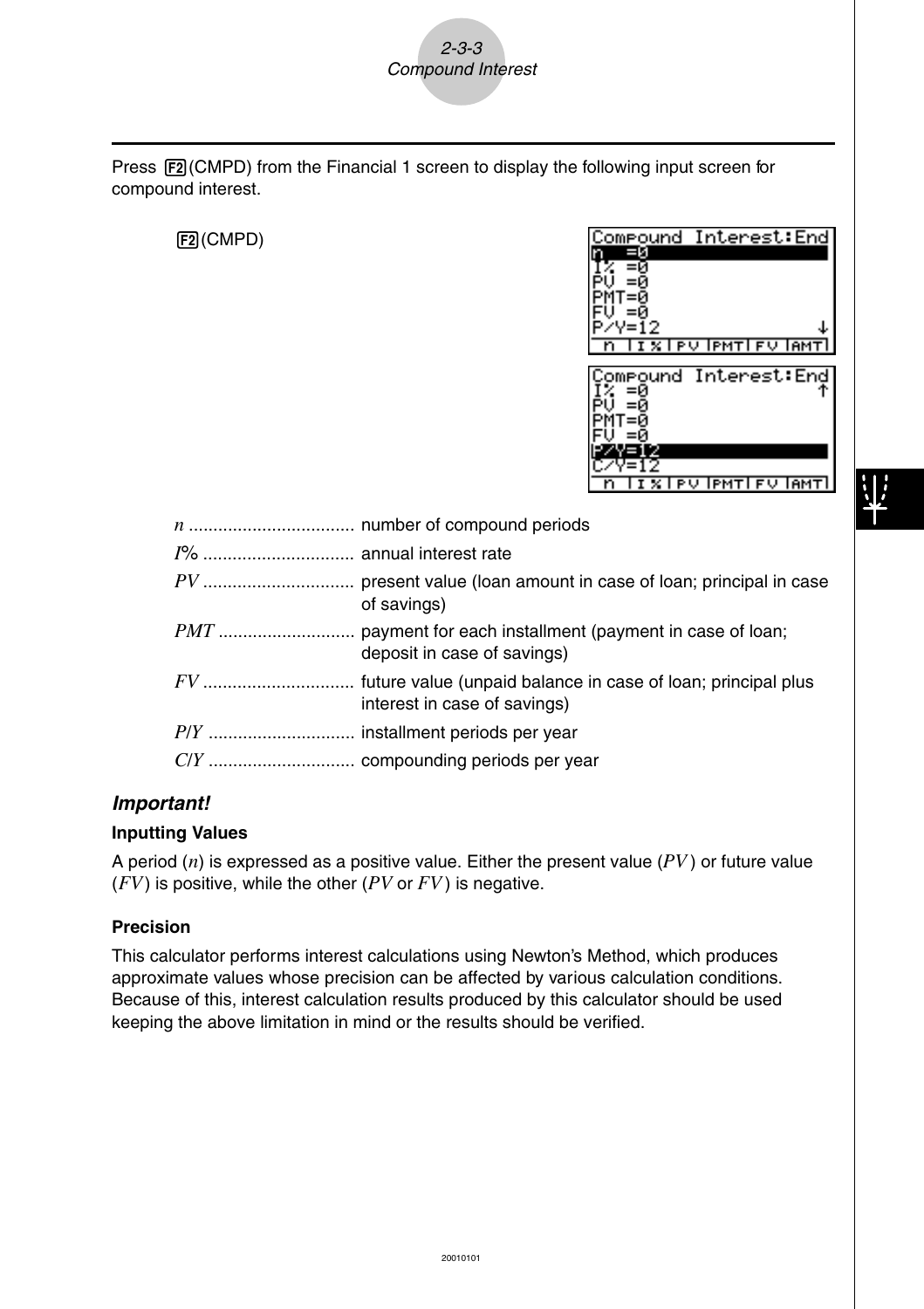

After configuring the parameters, press one of the function keys noted below to perform the corresponding calculation.

- $\boxed{F1}$ (n) ............ Number of compound periods
- F2 (I%) .......... Annual interest rate
- F3 (PV) ......... Present value (Loan: loan amount; Savings: balance)
- $F4$ (PMT) ....... Payment (Loan: installment; Savings: deposit)
- [F5] (FV) .......... Future value (Loan: unpaid balance; Savings: principal plus interest)
- F6(AMT) ....... Amortization screen

|             | Compound Interest<br>I% =0.5070905364 |      |
|-------------|---------------------------------------|------|
| <b>REPT</b> | <b>RMTI</b>                           | GRPH |

• An error (Ma ERROR) occurs if parameters are not configured correctly.

Use the following function keys to maneuver between calculation result screens.

- $F1$  (REPT) ..... Parameter input screen
- F4 (AMT) ....... Amortization screen
- [F6] (GRPH) .... Draws graph

| <b>TRACEPICTI</b> | REPTI |
|-------------------|-------|

After drawing a graph, you can press  $[FI]$  (TRACE) to turn on trace and read calculation results along the graph.



Press ESC to turn off trace.

Press  $\overline{ES}$  again to return to the parameter input screen.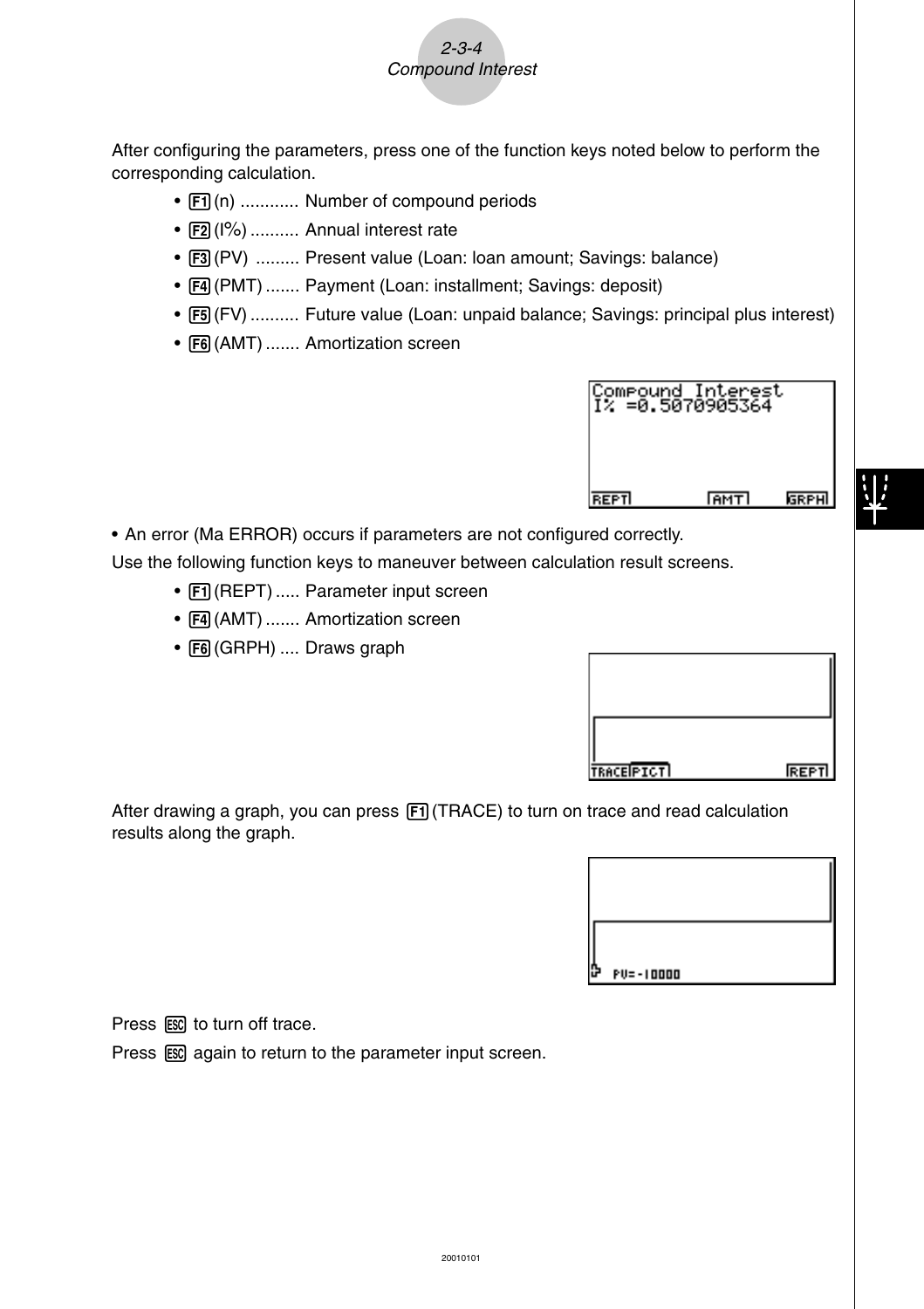### **2-4 Cash Flow (Investment Appraisal)**

This calculator uses the discounted cash flow (DCF) method to perform investment appraisal by totalling cash flow for a fixed period. This calculator can perform the following four types of investment appraisal.

- Net present value (*NPV*)
- Net future value (*NFV*)
- Internal rate of return (*IRR*)
- Pay back period (*PBP*)

A cash flow diagram like the one shown below helps to visualize the movement of funds.



With this graph, the initial investment amount is represented by  $CF_0$ . The cash flow one year later is shown by *CF*1, two years later by *CF*2, and so on.

Investment appraisal can be used to clearly determine whether an investment is realizing profits that were originally targeted.

 $\bullet NPV$ 

$$
NPV = CF_0 + \frac{CF_1}{(1+i)} + \frac{CF_2}{(1+i)^2} + \frac{CF_3}{(1+i)^3} + \dots + \frac{CF_n}{(1+i)^n} \qquad \left(i = \frac{I\%}{100}\right)
$$

*n*: natural number up to 254

 $\bullet$ *NFV* 

$$
NFV = NPV \times (1 + i)^n
$$

u*IRR*

$$
0 = CF_0 + \frac{CF_1}{(1+i)} + \frac{CF_2}{(1+i)^2} + \frac{CF_3}{(1+i)^3} + \dots + \frac{CF_n}{(1+i)^n}
$$

In this formula,  $NPV = 0$ , and the value of *IRR* is equivalent to  $i \times 100$ . It should be noted, however, that minute fractional values tend to accumulate during the subsequent calculations performed automatically by the calculator, so *NPV* never actually reaches exactly zero. *IRR* becomes more accurate the closer that *NPV* approaches to zero.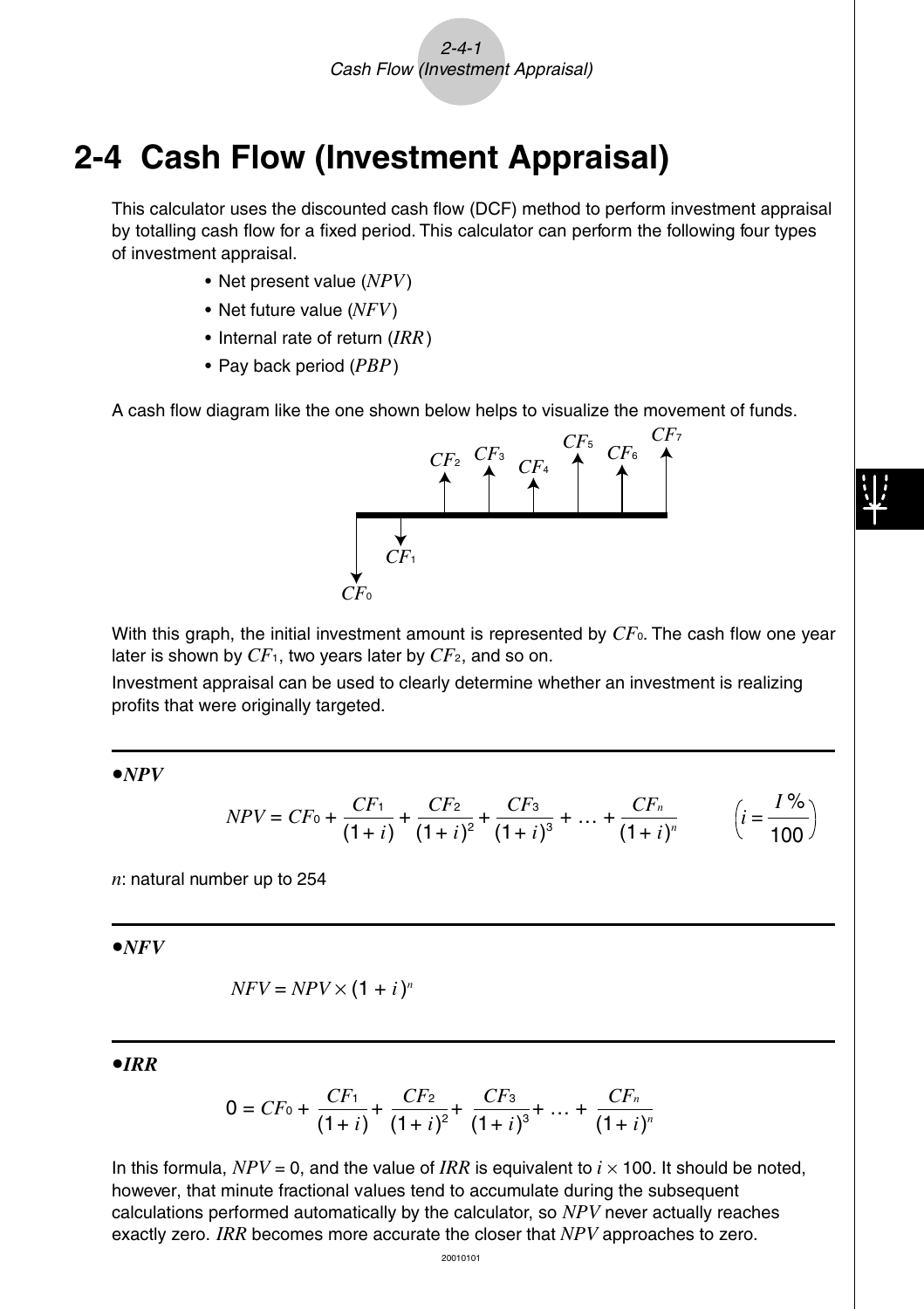### u*PBP*

*PBP* is the value of *n* when  $NPV \ge 0$  (when investment can be recovered).

• Press [F3] (CASH) from the Financial 1 screen to display the following input screen for Cash Flow.

 $F3$  $(CASH)$ 

| ash      | Flow |  |
|----------|------|--|
| ш        |      |  |
| ;sh=List |      |  |
|          |      |  |

**NPUTIAR TPBP INFUTILISTIC** 

*I*% ............................... interest rate (%) Csh .............................. list for cash flow

If you have not yet input data into a list, press  $[FS]$   $\blacktriangleright$  LIST) and input data into a list.

After configuring the parameters, press one of the function keys noted below to perform the corresponding calculation.

- Fil(NPV) ......... Net present value
- [F2] (IRR) .......... Internal rate of return
- F3 (PBP) ......... Pay back period
- F4(NFV) ......... Net future value
- [F5] ( $\blacktriangleright$  LIST) ..... Inputs data from a list
- [F6] (LIST) ......... Specifies a list for data input

| Cash Flow<br>NPV=9610.156175 |             |
|------------------------------|-------------|
|                              |             |
| <b>REPT</b>                  | <b>GRPH</b> |

• An error (Ma ERROR) occurs if parameters are not configured correctly.

Use the following function keys to maneuver between calculation result screens.

- Fil(REPT) ...... Parameter input screen
- [F6] (GRPH) ..... Draws graph

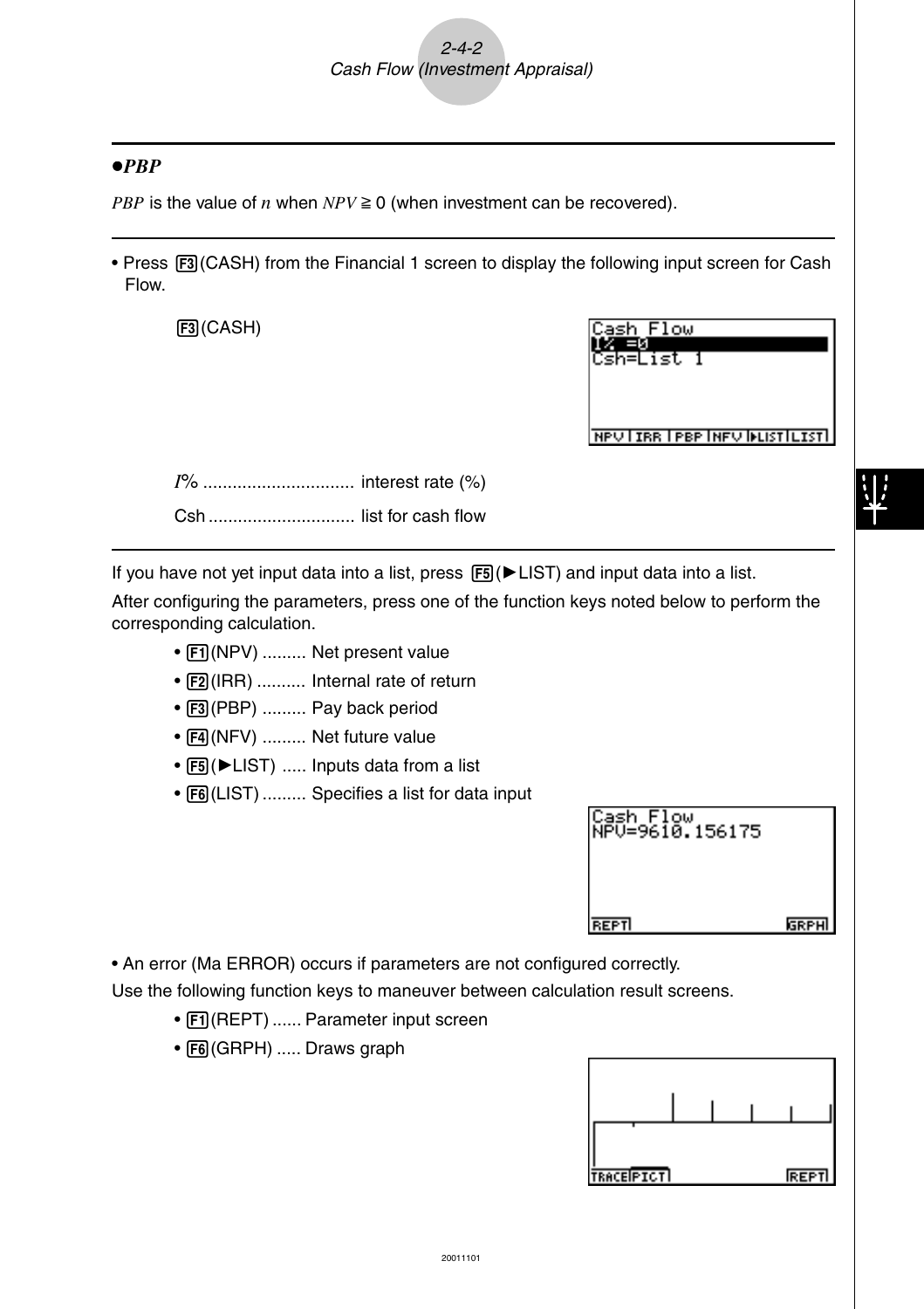2-4-3 Cash Flow (Investment Appraisal)

After drawing a graph, you can press [F1] (TRACE) to turn on trace and read calculation results along the graph.



Press ESC to turn off trace.

Press  $\overline{ES}$  again to return to the parameter input screen.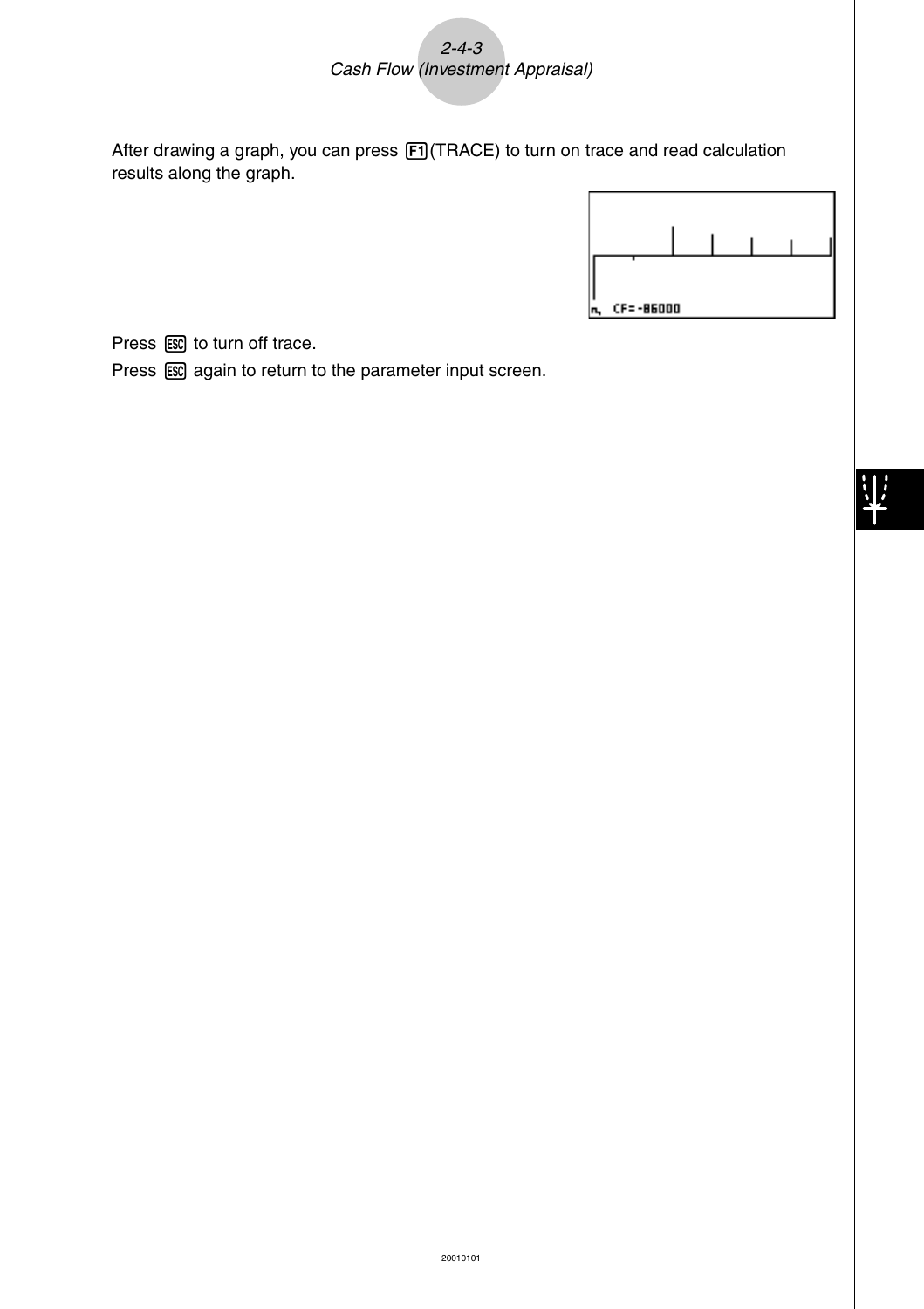$2 - 5 - 1$ Amortization

# **2-5 Amortization**

This calculator can be used to calculate the principal and interest portion of a monthly installment, the remaining principal, and amount of principal and interest repaid up to any point.

### u**Formula**



*a*: interest portion of installment PM1 (*INT*)

*b*: principal portion of installment PM1 (*PRN*)

*c*: balance of principal after installment PM2 (*BAL*)

*d*: total principal from installment PM1 to payment of installment PM2 (Σ*PRN*)

*e*: total interest from installment PM1 to payment of installment PM2 (Σ*INT*)

 $a + b =$  one repayment (*PMT*)

$$
a: INT_{PM1} = 1 \, BAL_{PM1-1} \times i1 \times (PMT \, sign)
$$
\n
$$
b: PRN_{PM1} = PMT + BAL_{PM1-1} \times i
$$
\n
$$
c: BAL_{PM2} = BAL_{PM2-1} + PRN_{PM2}
$$
\n
$$
d: \sum_{PM} PRN = PRN_{PM1} + PRN_{PM1+1} + ... + PRN_{PM2}
$$
\n
$$
e: \sum_{PM} INT = INT_{PM1} + INT_{PM1+1} + ... + INT_{PM2}
$$

 $BAL<sub>0</sub> = PV (INT<sub>1</sub> = 0$  and  $PRN<sub>1</sub> = PMT$  at beginning of installment term)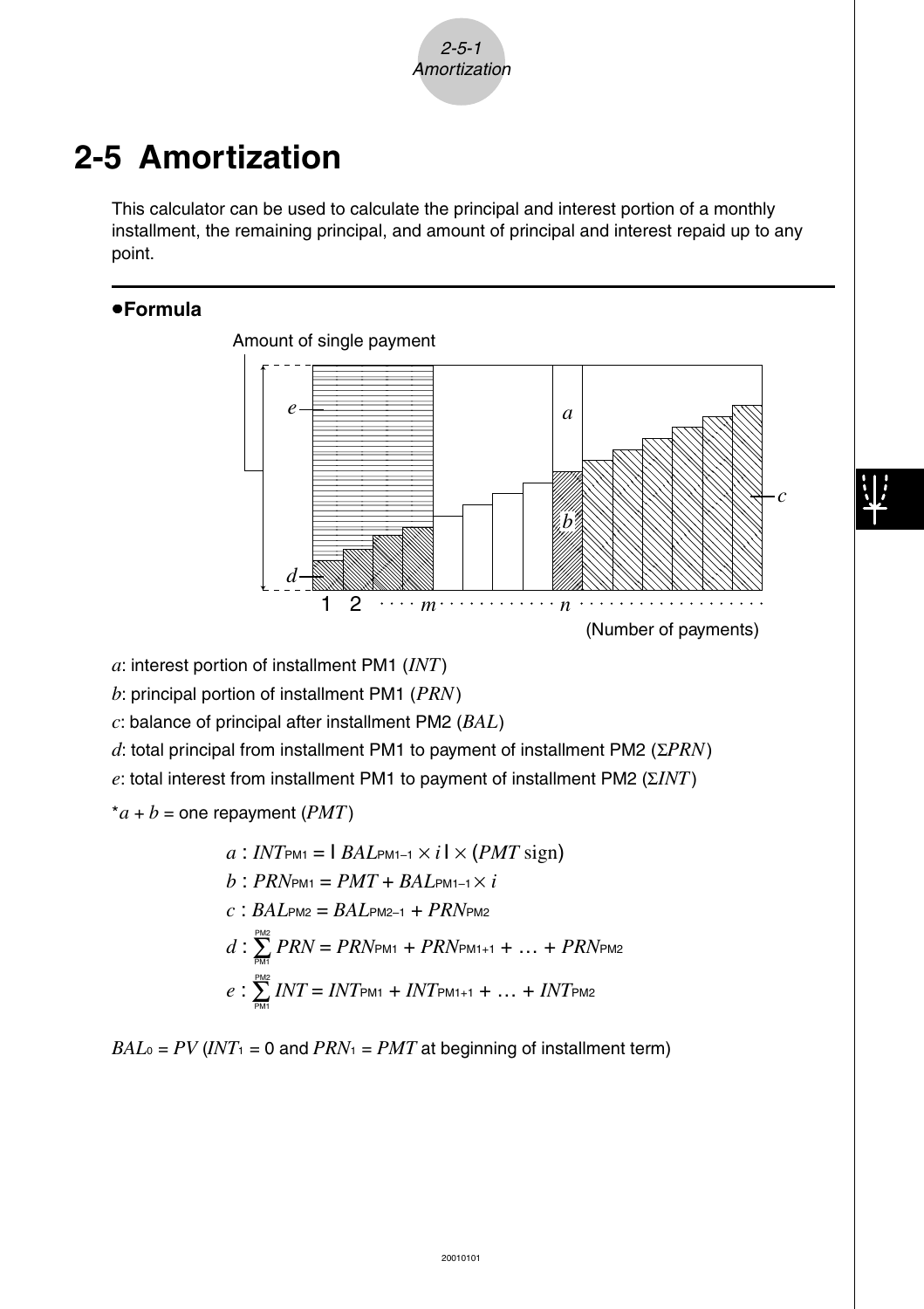### 2-5-2 Amortization

### u**Converting between the nominal interest rate and effective interest rate**

The nominal interest rate (*I*% value input by user) is converted to an effective interest rate (*I*%') for installment loans where the number of installments per year is different from the number of compound interest calculation periods.

$$
I\%' = \left\{ (1 + \frac{I\%}{100 \times [C / Y]})^{\frac{[C / Y]}{[P / Y]}} 1 \right\} \times 100
$$

The following calculation is performed after conversion from the nominal interest rate to the effective interest rate, and the result is used for all subsequent calculations.

$$
i=I\%+100
$$

Press  $F4$ (AMT) from the Financial 1 screen to display the following input screen for interest rate conversion.

| $F4$ $(AMT)$                                                       | Amortization<br>: End<br>31<br><b>INT I PRN EINT EPRNICMPDI</b> |
|--------------------------------------------------------------------|-----------------------------------------------------------------|
|                                                                    | Amortization<br>: End<br>=и<br><b>INT I PRN EINT EPRNICMPDI</b> |
| PM <sub>1</sub><br>first installment of installments 1 through $n$ |                                                                 |

PM2............................. second installment of installments 1 through *n n* .................................. installments *I*% ............................... interest rate *PV* ............................... principal *PMT* ............................ payment for each installment *FV* ............................... balance following final installment *P*/*Y* .............................. installments per year *C*/*Y* .............................. compoundings per year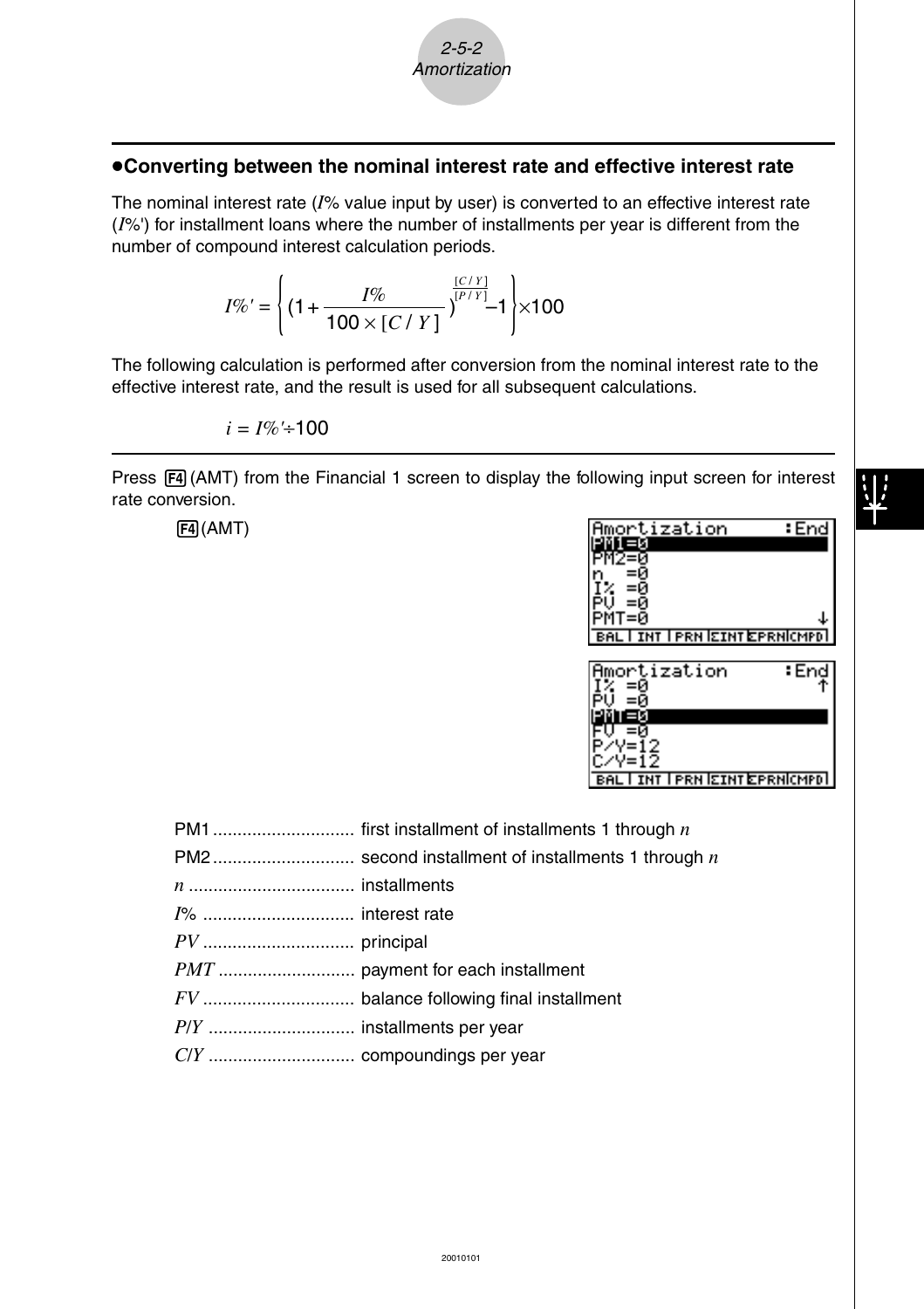

After configuring the parameters, press one of the function keys noted below to perform the corresponding calculation.

- [F1] (BAL) ......... Balance of principal after installment PM2
- [F2] (INT) .......... Interest portion of installment PM1
- F3 (PRN) ......... Principal portion of installment PM1
- $FA(Σ INT)$  ....... Total interest paid from installment PM1 to installment PM2
- [F5] (Σ PRN) ...... Total principal paid from installment PM1 to installment PM2
- [F6] (CMPD) ...... Compound interest screen



• An error (Ma ERROR) occurs if parameters are not configured correctly.

Use the following function keys to maneuver between calculation result screens.

- F1 (REPT) ....... Parameter input screen
- $F4$ (CMPD) ...... Compound interest screen
- F6(GRPH) ...... Draws graph



After drawing a graph, you can press  $[FT]$  (TRACE) to turn on trace and read calculation results along the graph.

The first press of  $[FI]$  (TRACE) displays *INT* and *PRN* when  $n = 1$ . Each press of  $\odot$  shows *INT* and *PRN* when  $n = 2$ ,  $n = 3$ , and so on.



Press ESC to turn off trace.

Press  $\overline{ESC}$  again to return to the parameter input screen.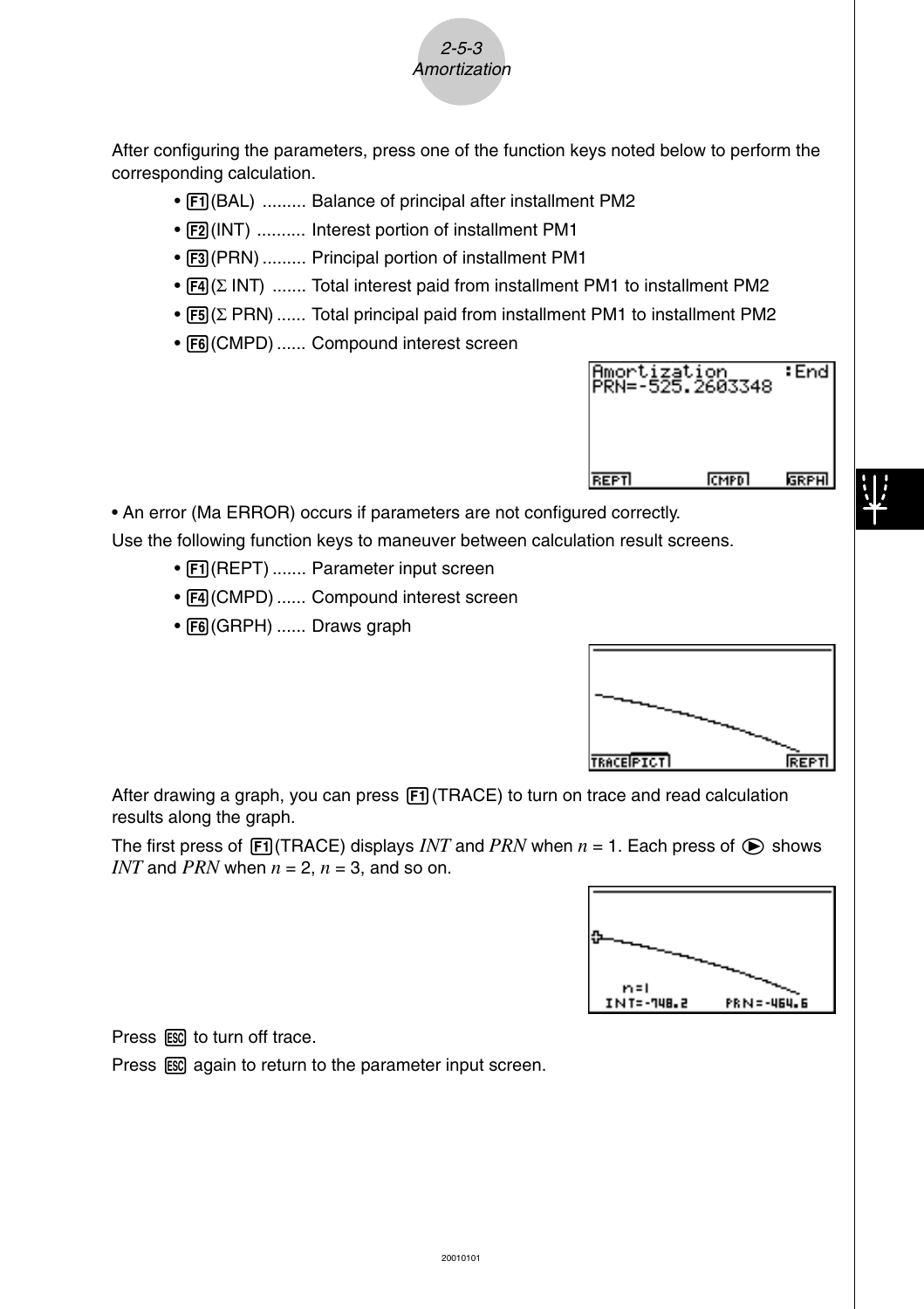# **2-6 Interest Rate Conversion**

The procedures in this section describe how to convert between the annual percentage rate and effective interest rate.

### u**Formula**

$$
EFF = \left[ \left( 1 + \frac{APR/100}{n} \right)^n - 1 \right] \times 100
$$

$$
APR = \left[ \left( 1 + \frac{EFF}{100} \right)^n - 1 \right] \times n \times 100
$$

- *APR* : annual percentage rate (%)
- *EFF* : effective interest rate (%)
- *n* : number of compoundings

Press  $[F5]$ (CNVT) in the Financial 1 screen to display the following input screen for interest rate conversion.

5(CNVT)

| Conversion        |  |
|-------------------|--|
|                   |  |
|                   |  |
|                   |  |
|                   |  |
| <b>FEFFIFAPRI</b> |  |

*n*....................................... number of compoundings

*I*% ............................... interest rate

After configuring the parameters, press one of the function keys noted below to perform the corresponding calculation.

- [F1] ( $\blacktriangleright$  EFF) ... Converts annual percent rate to effective interest rate
- [F2] ( $\blacktriangleright$  APR) ... Converts effective interest rate to annual percent rate

| Conversion<br>EFF=12.550881 |  |
|-----------------------------|--|
|                             |  |
| <b>REPT</b>                 |  |

• An error (Ma ERROR) occurs if parameters are not configured correctly.

Use the following function key to maneuver between calculation result screens.

• [F1] (REPT) ... Parameter input screen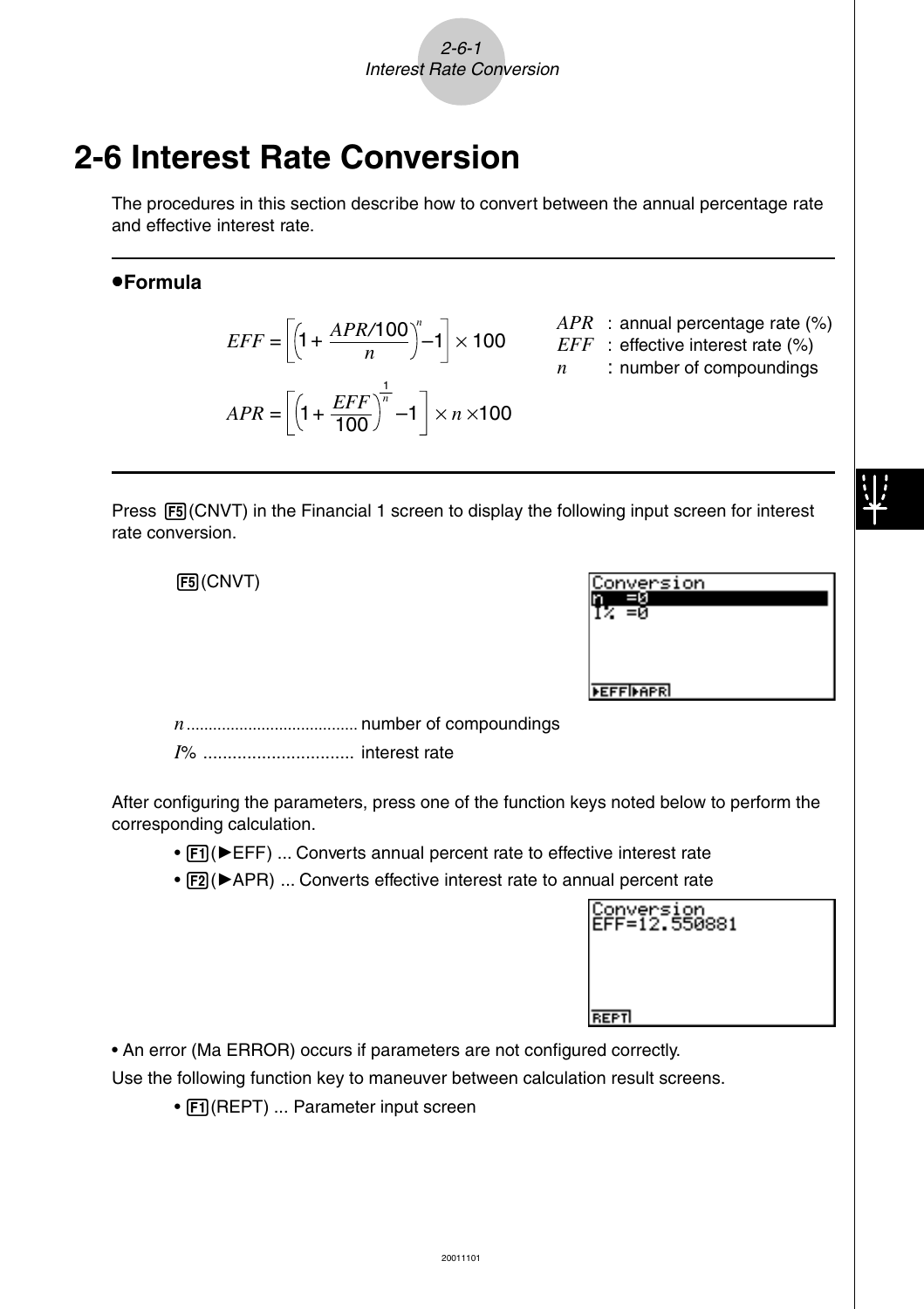2-7-1 Cost, Selling Price, Margin

# **2-7 Cost, Selling Price, Margin**

Cost, selling price, or margin can be calculated by inputting the other two values.

### u**Formula**



*CST* : cost *SEL* : selling price *MRG* : margin

Press  $\overline{[F1]}$  (COST) from the Financial 2 screen to display the following input screen.

 $F6(\triangleright)$  $F1$ (COST)

| Cost/Sel/Margin |  |
|-----------------|--|
| lMre=0          |  |
|                 |  |
|                 |  |
| COST SEL MRG    |  |

Cst............................... cost Sel ............................... selling price Mrg .............................. margin

After configuring the parameters, press one of the function keys noted below to perform the corresponding calculation.

- Fil(COST) ....Cost
- [F2] (SEL) ....... Selling price
- $\bullet$   $\overline{F3}$ (MRG) ...... Margin

|             | $C_{5}t = 1700$ |  |
|-------------|-----------------|--|
|             |                 |  |
|             |                 |  |
| <b>REPT</b> |                 |  |

Cost /Sol /Magain

• An error (Ma ERROR) occurs if parameters are not configured correctly.

Use the following function key to maneuver between calculation result screens.

• Fil(REPT) ... Parameter input screen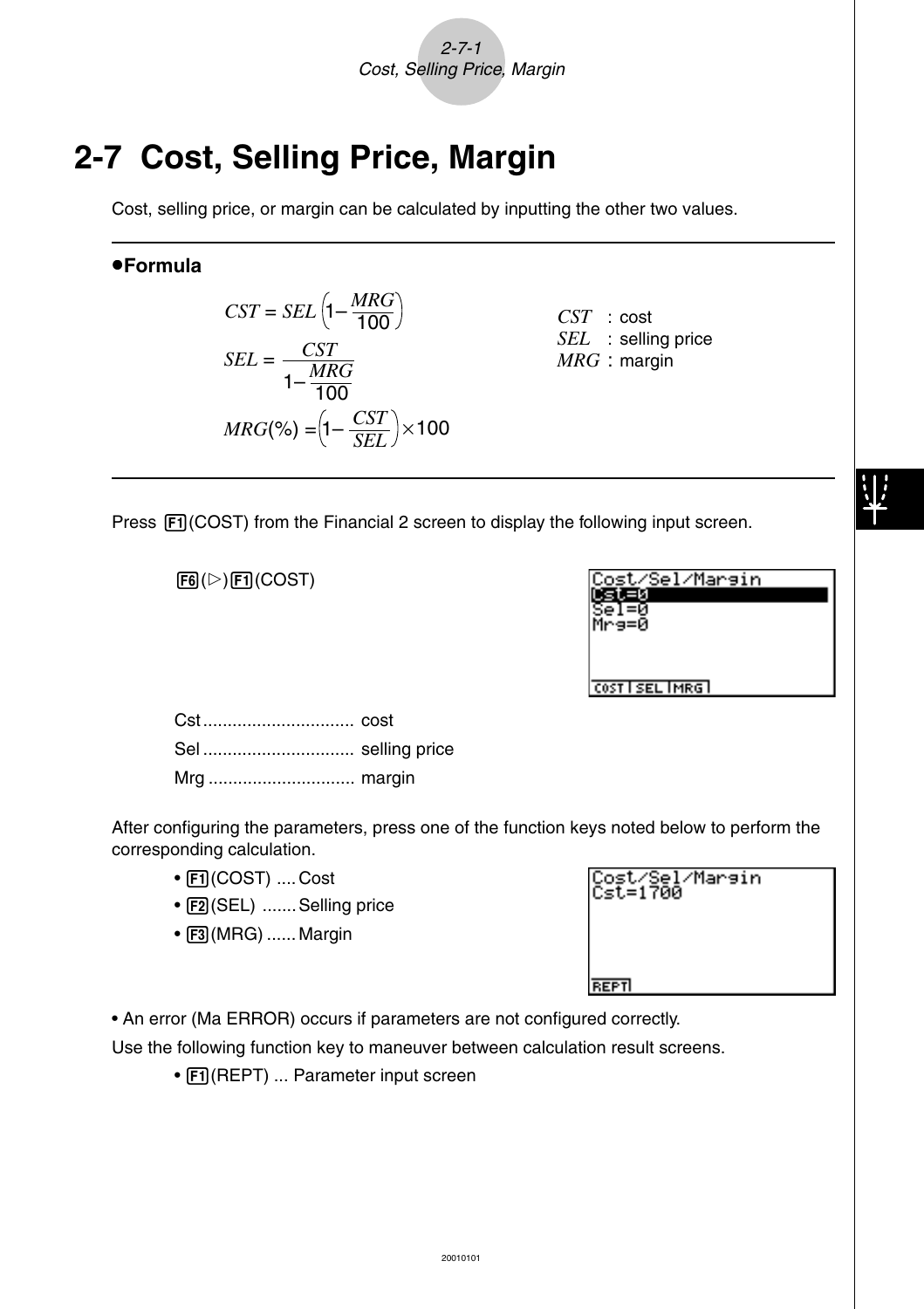# **2-8 Day/Date Calculations**

You can calculate the number of days between two dates, or you can determine what date comes a specific number of days before or after another date.

Press  $[FA]$ (DAYS) from the Financial 2 screen to display the following input screen for day/ date calculation.

 $F6(\triangleright)$  $F2(DAYS)$ 



PRD MI+D MI-D

d1 ................................ date 1 d2 ................................ date 2 D ................................. number of days

To input a date, first highlight d1 or d2. Pressing a number key to input the month causes an input screen like the one shown below to appear on the display.

| Input a Date<br>Month |  |
|-----------------------|--|
| ME1~12]: 8C           |  |
| lai+blai−bl           |  |

# The set up screen can be used to specify either a 365-day or 360-day year for financial calculations. Day/date calculations are also performed in accordance with the current setting for number of days in the year, but the following calculations cannot be performed

when the 360-day year is set. Attempting to do so causes an error.

- (Date) + (Number of Days)
- (Date) (Number of Days)
- # The allowable calculation range is January 1, 1901 to December 31, 2099.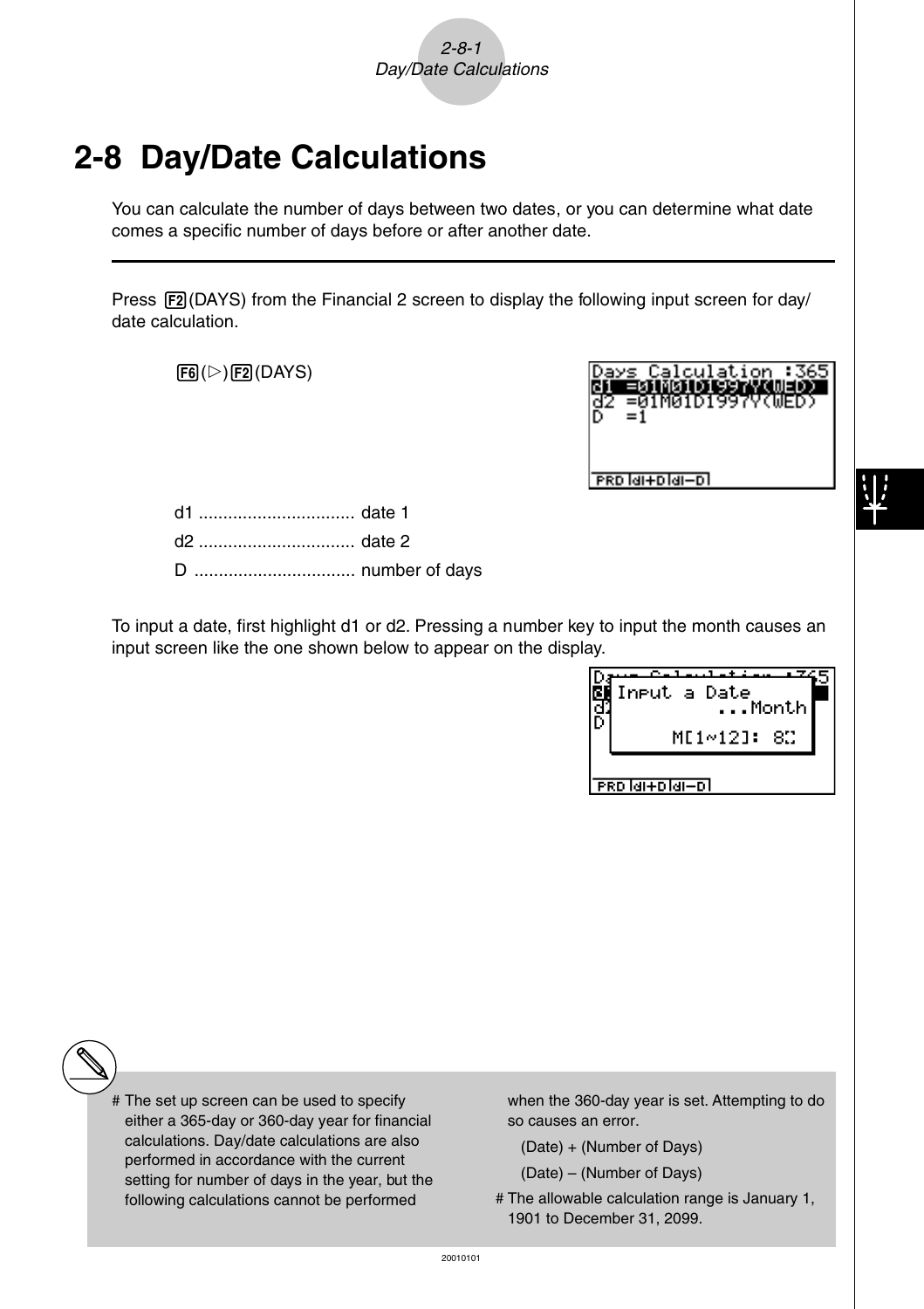2-8-2 Day/Date Calculations

Input the month, day, and year, pressing  $Ex$  after each.



Days Calculation :36<mark>5</mark><br>Prd=2601

**REPT** 

After configuring the parameters, press one of the function keys noted below to perform the corresponding calculation.

- $[FI]$  (PRD) ........ Number of days from d1 to d2 (d2 d1)
- $\boxed{F2}(d1+D)$ ....... d1 plus a number of days  $(d1 + D)$
- $\overline{[F3]}(d1 D)$ ..... d1 minus a number of days  $(d1 D)$

• An error (Ma ERROR) occurs if parameters are not configured correctly.

Use the following function key to maneuver between calculation result screens.

• Fil(REPT) ...... Parameter input screen

### **360-day Date Mode Calculations**

The following describes how calculations are processed when 360 is specified for the Date Mode item in the SET UP screen.

- If d1 is day 31 of a month, d1 is treated as day 30 of that month is used.
- If d2 is day 31 of a month, d2 is treated as day 1 of the following month, unless d1 is day 30.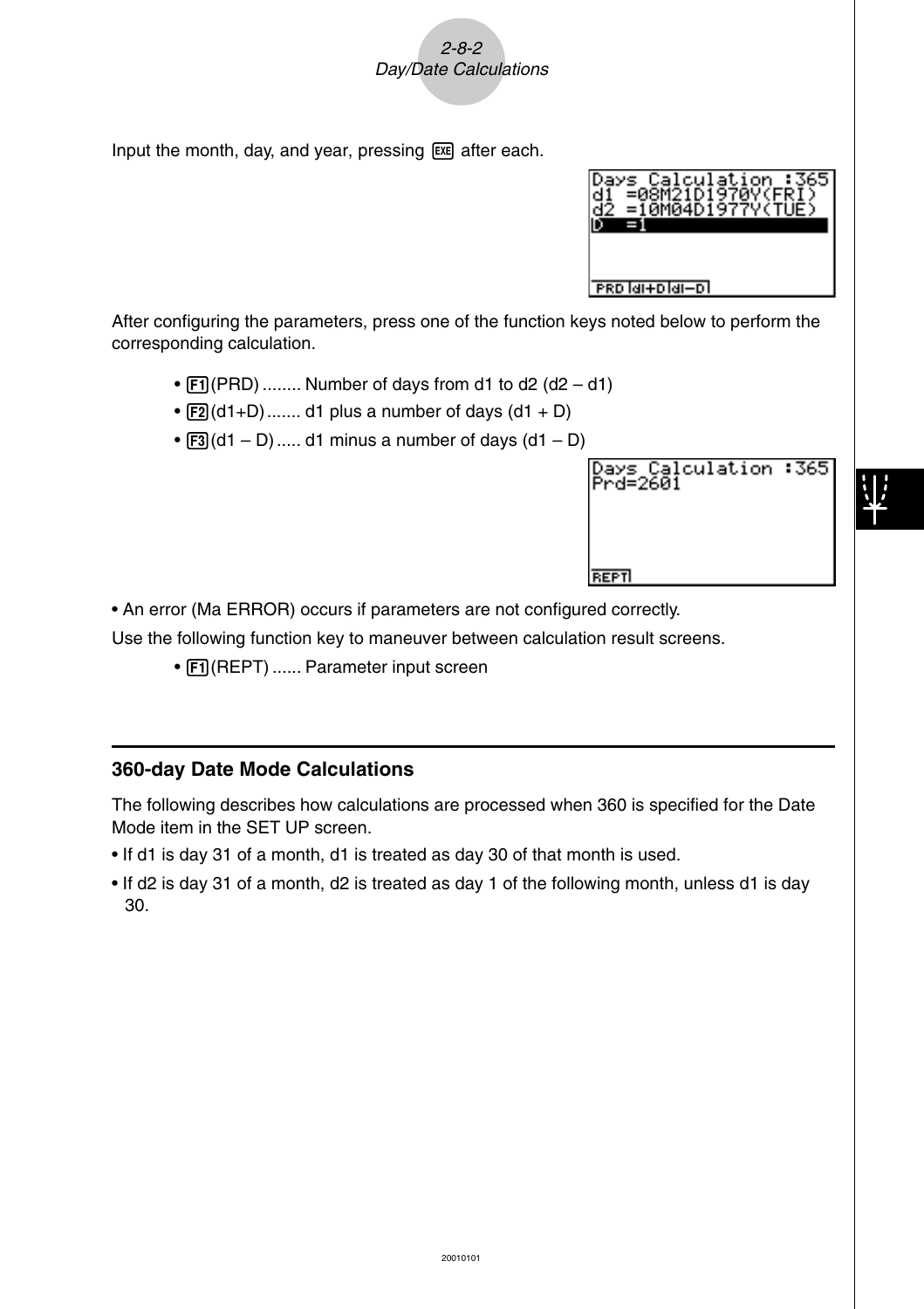2-9-1 **Depreciation** 

### **2-9 Depreciation**

Any of the following four methods can be used to calculated depreciation.

#### **•Straight-Line Method**

The straight-line method calculates depreciation for a given period.

$$
SL_1 = \frac{(PV-FV)}{n} \cdot \frac{\{Y-1\}}{12}
$$
  
\n
$$
SL_j = \frac{(PV-FV)}{n}
$$
  
\n
$$
SL_j = \frac{(PV-FV)}{n}
$$
  
\n
$$
SL_j = \frac{(PV-FV)}{n}
$$
  
\n
$$
SL_j = \frac{(PV-FV)}{n}
$$
  
\n
$$
SU_2 = \frac{(PV-FV)}{n}
$$
  
\n
$$
SU_3 = \frac{V}{N}
$$
  
\n
$$
SU_4 = \frac{V}{N}
$$
  
\n
$$
SU_5 = \frac{V}{N}
$$
  
\n
$$
SU_6 = \frac{V}{N}
$$
  
\n
$$
SU_7 = \frac{V}{N}
$$
  
\n
$$
U = \frac{V}{N}
$$
  
\n
$$
U = \frac{V}{N}
$$
  
\n
$$
U = \frac{V}{N}
$$
  
\n
$$
U = \frac{V}{N}
$$
  
\n
$$
U = \frac{V}{N}
$$
  
\n
$$
U = \frac{V}{N}
$$
  
\n
$$
U = \frac{V}{N}
$$
  
\n
$$
U = \frac{V}{N}
$$
  
\n
$$
U = \frac{V}{N}
$$
  
\n
$$
U = \frac{V}{N}
$$
  
\n
$$
U = \frac{V}{N}
$$
  
\n
$$
U = \frac{V}{N}
$$
  
\n
$$
U = \frac{V}{N}
$$
  
\n
$$
U = \frac{V}{N}
$$
  
\n
$$
U = \frac{V}{N}
$$
  
\n
$$
U = \frac{V}{N}
$$
  
\n
$$
U = \frac{V}{N}
$$
  
\n
$$
U = \frac{V}{N}
$$
  
\n
$$
U = \frac{V}{N}
$$
  
\n
$$
U = \frac{V}{N}
$$
  
\n
$$
U = \frac{V}{N}
$$
  
\n
$$
U = \frac{V}{N}
$$
  
\n
$$
U = \frac{V}{N}
$$
  
\n
$$
U = \frac{V}{N}
$$
  
\n
$$
U = \frac{V}{N
$$

Depreciation for an item acquired part way through a year can be calculated by month.

### u**Fixed Percentage Method**

Fixed percentage method can be used to calculate depreciation for a given period, or to calculate the depreciation rate.

$$
FP_1 = PV \times \frac{I\%}{100} \times \frac{\{Y-1\}}{12}
$$
  
\n
$$
FP_j = (RDV_{j-1} + FV) \times \frac{I\%}{100}
$$
  
\n
$$
FP_{n+1} = RDV_n \quad (\{Y-1\} \pm 12) \qquad FP_j : \text{deprecision charge for the } j\text{th year}
$$
  
\n
$$
RDV_1 = PV - FV - FP_1
$$
  
\n
$$
RDV_j = RDV_{j-1} - FP_j
$$
  
\n
$$
RDV_{n+1} = 0 \quad (\{Y-1\} \pm 12)
$$
  
\n
$$
RDV_{n+1} = 0 \quad (\{Y-1\} \pm 12)
$$

Depreciation for an item acquired part way through a year can be calculated by month.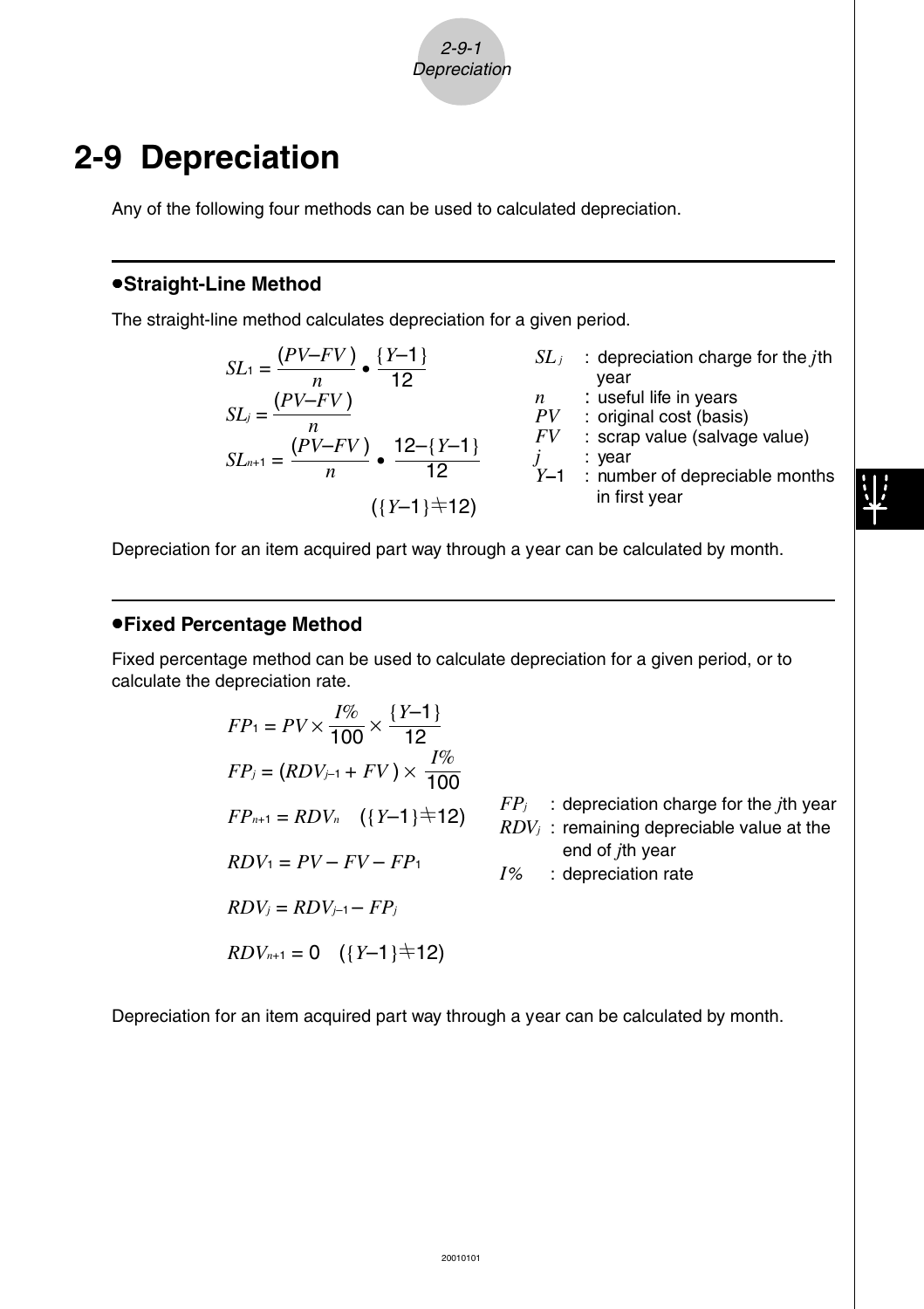### u**Sum-of-the-Year's Digits Method**

The sum-of-the-year's-digits method calculates depreciation for a given period.

$$
Z = \frac{n(n+1)}{2}
$$
  
\n
$$
n' = n - \frac{\{Y-1\}}{12}
$$
  
\n
$$
Z' = \frac{(n' \text{ integer part} + 1)(n' \text{ integer part} + 2^{*}n' \text{ fraction part})}{2}
$$
  
\n
$$
SYD_1 = \frac{n}{Z} \times \frac{\{Y-1\}}{12} (PV - FV)
$$
  
\n
$$
SYD_j = (\frac{n'-j+2}{Z'}) (PV - FV - SYD_1) \qquad (j \neq 1)
$$
  
\n
$$
SYD_{n+1} = (\frac{n'-(n+1)+2}{Z'}) (PV - FV - SYD_1) \times \frac{12-\{Y-1\}}{12} \qquad (\{Y-1\} \neq 12)
$$
  
\n
$$
RDV_1 = PV - FV - SYD_1 \qquad SYD_j : \text{deprecation charge for the } j\text{th year}
$$
  
\n
$$
RDV_j = RDV_{j-1} - SYD_j \qquad RDV_j : \text{remaining depreciable value at the end of } j\text{th year}
$$

Depreciation for an item acquired part way through a year can be calculated by month.

#### **•Declining Balance Method**

The declining balance method calculates depreciation for a given period.

$$
DB_1 = PV \times \frac{I\%}{100n} \times \frac{Y-1}{12}
$$
  
\n
$$
BDV_1 = PV - FV - DB_1
$$
  
\n
$$
DB_j = (RDV_{j-1} + FV) \times \frac{I\%}{100n}
$$
  
\n
$$
BDV_j = RDV_{j-1} - DB_j
$$
  
\n
$$
DDB_{n+1} = RDV_n
$$
  $(\{Y-1\} \pm 12)$   
\n $(\{Y-1\} \pm 12)$   
\n $BDV_{n+1} = 0$   $(\{Y-1\} \pm 12)$ 

Depreciation for an item acquired part way through a year can be calculated by month.

2-9-2 **Depreciation**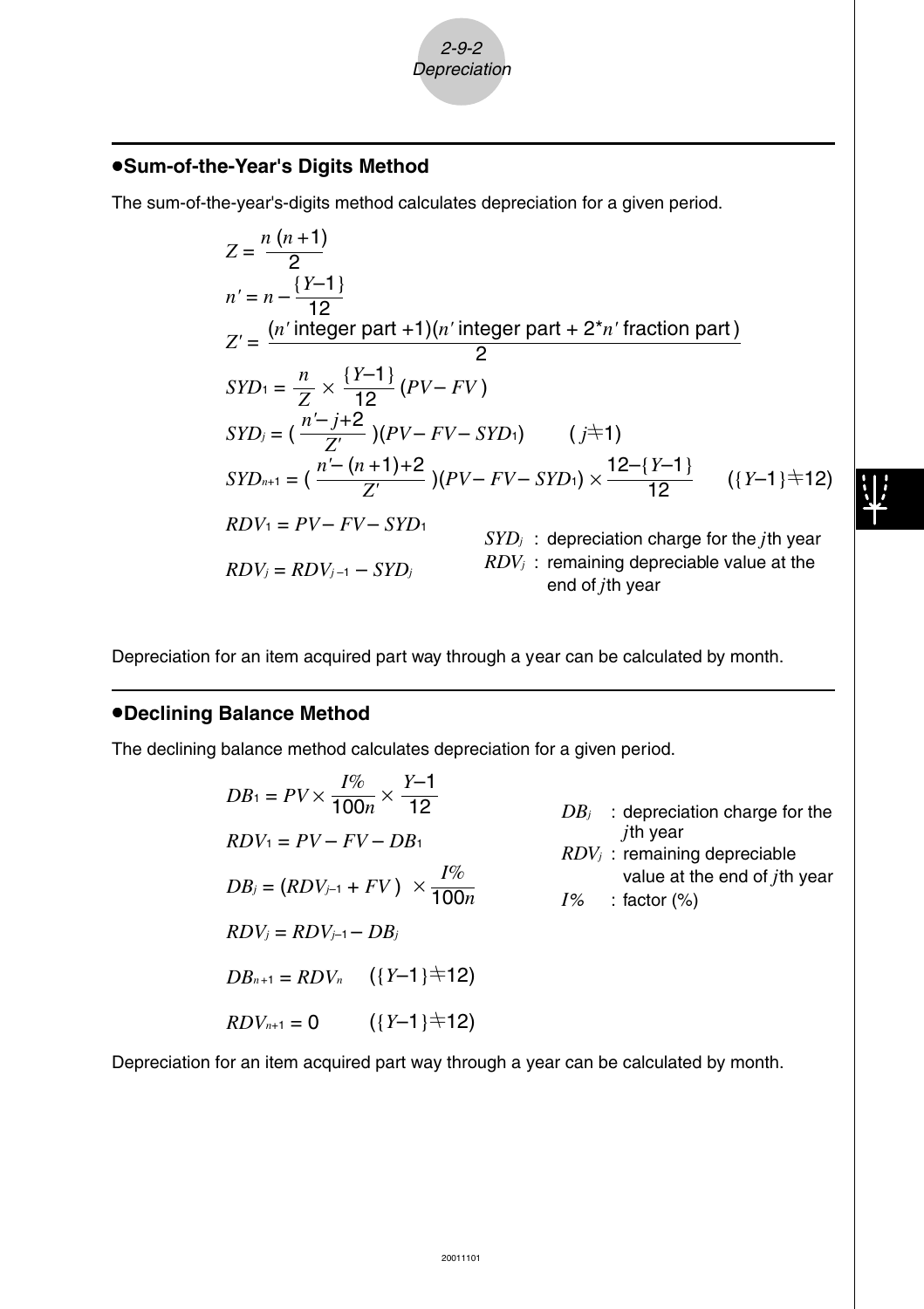

Press  $F3$ (DEPR) from the Financial 2 screen to display the following input screen for depreciation.

 $F6(\triangleright)$  $F3$ (DEPR)

| $\overline{\sim}$ ciation |
|---------------------------|
|                           |
|                           |
|                           |
|                           |
|                           |
|                           |
| <b>PISYDID BI</b>         |

*n* .................................. useful life in years

*I*% ............................... depreciation rate/factor

*PV* ............................... original cost (basis)

*FV* ............................... scrap value (salvage value)

*j* ................................... year

*Y–*1 .............................. number of depreciable months in first year

• Parameters can be displayed as integer or decimal values only. Inputting a fraction causes it to be converted to a decimal value.

After configuring the parameters, press one of the function keys noted below to perform the corresponding calculation.

- $F1$ (SL) ........... Straight-Line Method
- F2(FP)........... 1. Fixed Percentage Method ........... 2.Depreciation ratio
- [F3] (SYD) ........ Sum-of-the-Year's Digits Method
- [F4] (DB) .......... Declining Balance Method

| preciation<br>$(k=n+1)$ |             |
|-------------------------|-------------|
| REPTI                   | <b>TABL</b> |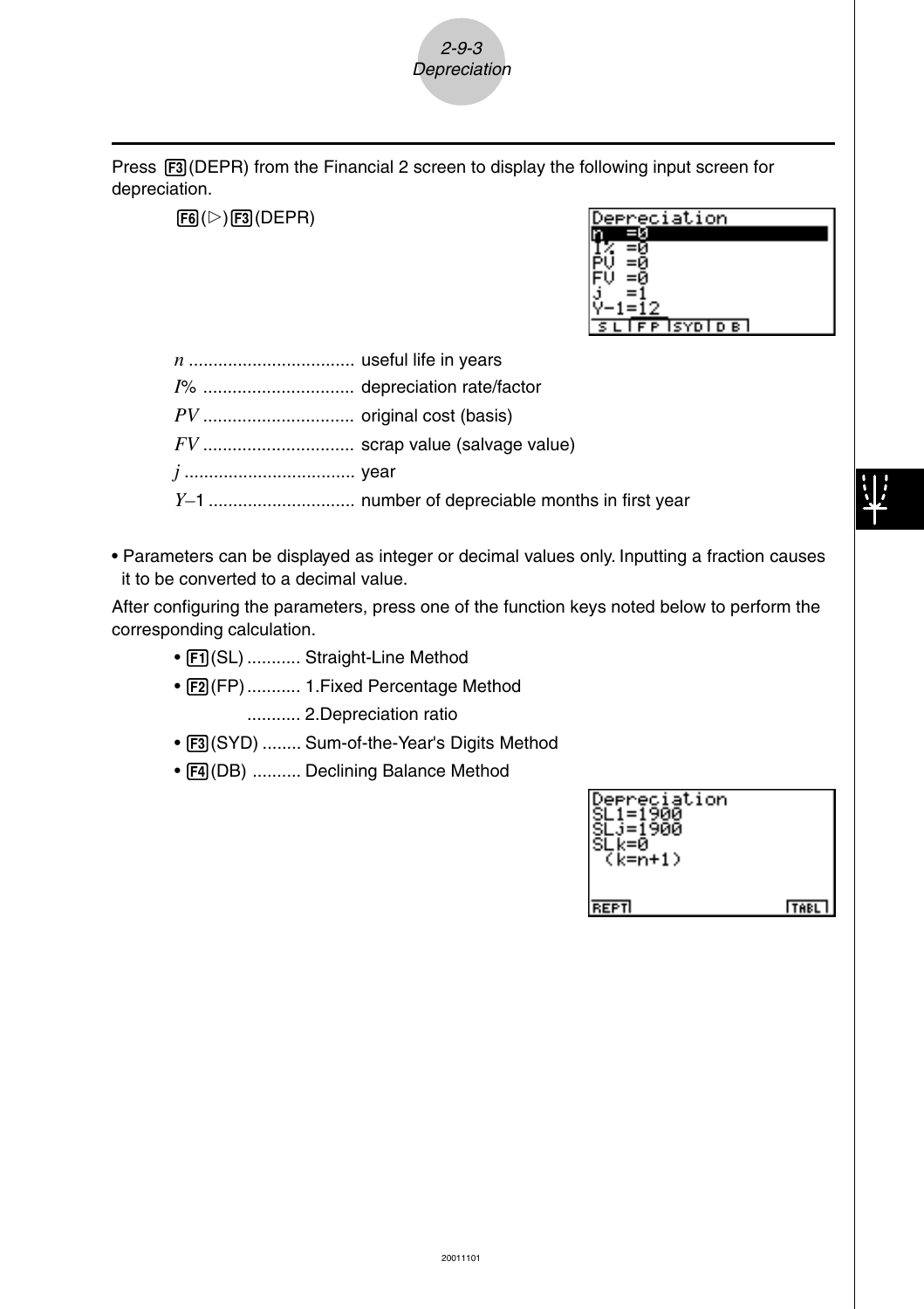• An error (Ma ERROR) occurs if parameters are not configured correctly.

Use the following function keys to maneuver between calculation result screens.

2-9-4 **Depreciation** 

- F1 (REPT) ...... Parameter input screen
- [F6] (TABL) ....... Calculation result table

| Depreciation |      |        |             |
|--------------|------|--------|-------------|
|              |      | RDV    |             |
|              | 1900 | ר סספר |             |
| 2            | 1900 | 5700   |             |
| Е            | 1900 | 3800   |             |
| u            | 1900 | 1900   |             |
| REPT         |      |        | <b>GRPH</b> |

The following function keys are on the calculation result table screen.

- Fil(REPT) ...... Parameter input screen
- F6(GRPH) ..... Draws graph



After drawing a graph, you can press [F1] (TRACE) to turn on trace and read calculation results along the graph.



Press ESC to turn off trace.

Press  $\overline{ES}$  again to return to the parameter input screen.

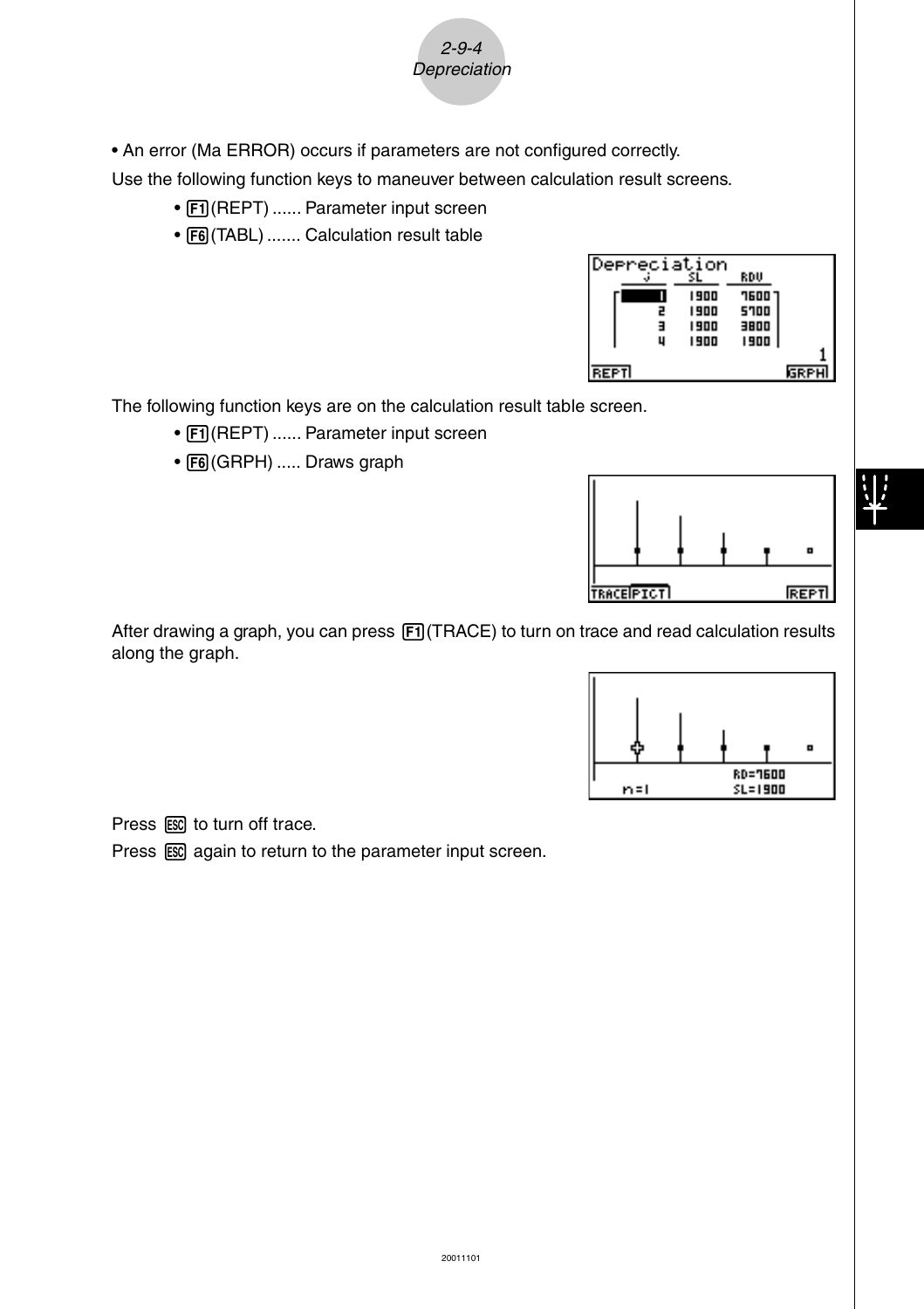

### **2-10 Bonds**

The bond calculation function calculates the price and yield of a bond.





- *CST* : price including interest
- Less than six months to redemption

$$
PRC = \frac{RDV + \frac{CPN}{M}}{1 + \left(\frac{B}{D} \times \frac{YLD/100}{M}\right)} - \left(\frac{A}{D} \times \frac{CPN}{M}\right)
$$

• Six months or more to redemption

$$
PRC = \frac{RDV}{\left(1 + \frac{YLD/100}{M}\right)^{(N-1+B/D)}} + \sum_{k=1}^{N} \frac{1}{\left(1 + \frac{YLD/100}{M}\right)^{(K-1+B/D)}} - \frac{A}{D} \times \frac{CPN}{M}
$$

*CPN*

$$
INT = \frac{A}{D} \times \frac{CPN}{M}
$$

$$
CST = PRC + INT
$$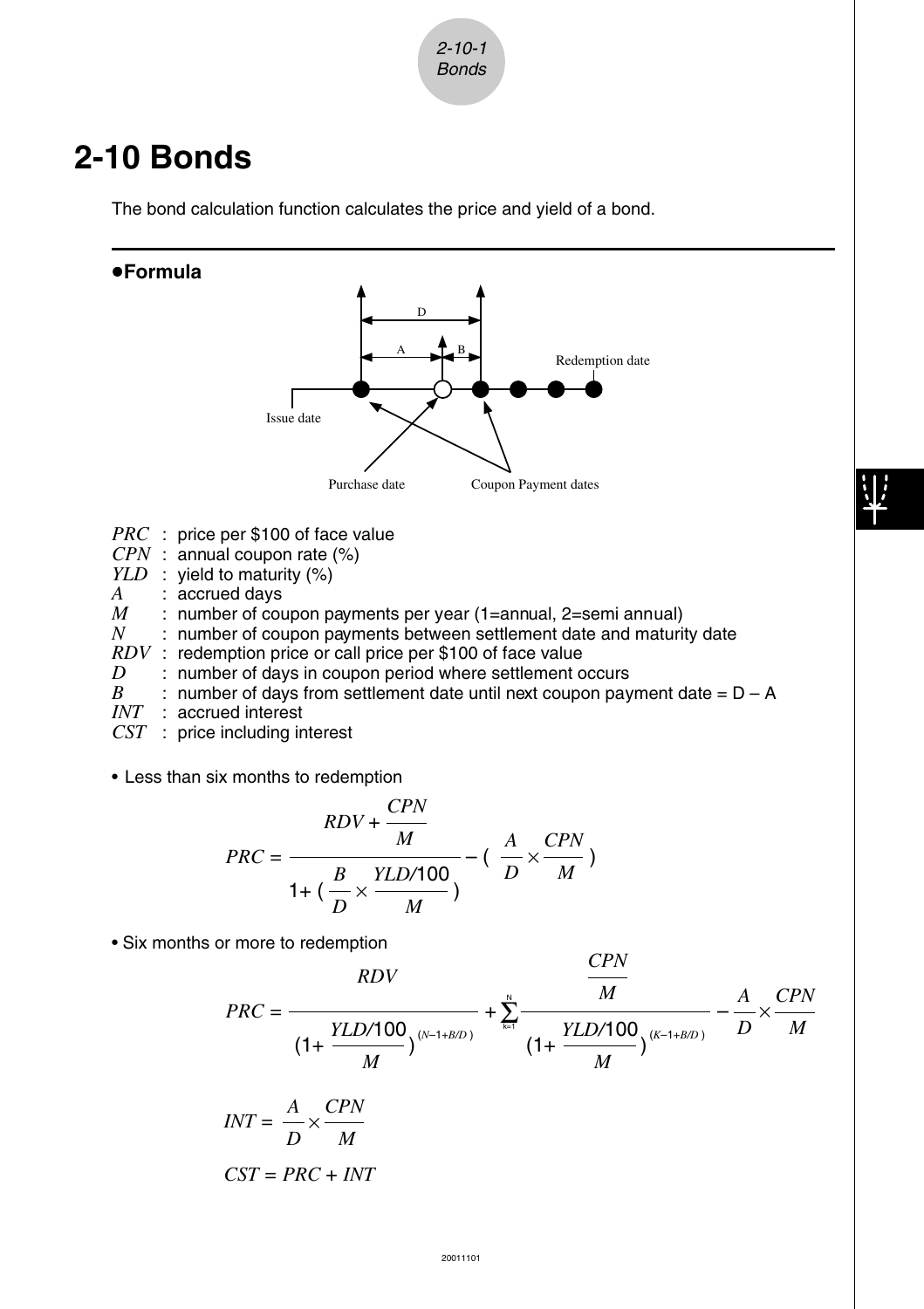

Press  $FA(BOND)$  from the Financial 2 screen to display the following input screen for band calculation.

 $F6(\triangleright)$  $F4$ (BOND)

| Bond           | Calculation       |
|----------------|-------------------|
|                | ≣01M01D199        |
| 32             | =01M01D1997V(WED) |
| ІСРН=й         |                   |
|                |                   |
| YLD=0          |                   |
| <b>PRC YLD</b> |                   |

To input a date, first highlight d1 or d2. Pressing a number key to input the month causes an input screen like the one shown below to appear on the display.



Input the month, day, and year, pressing [EXE] after each.



After configuring the parameters, press one of the function keys noted below to perform the corresponding calculation.

- [F1] (PRC) ..... Price per \$100 of face value
- [F2] (YLD) ..... Yield to maturity

| łond  | Calculation<br>CST=-100.470004 |
|-------|--------------------------------|
| REPTI | MO <b>I</b> GRPHI              |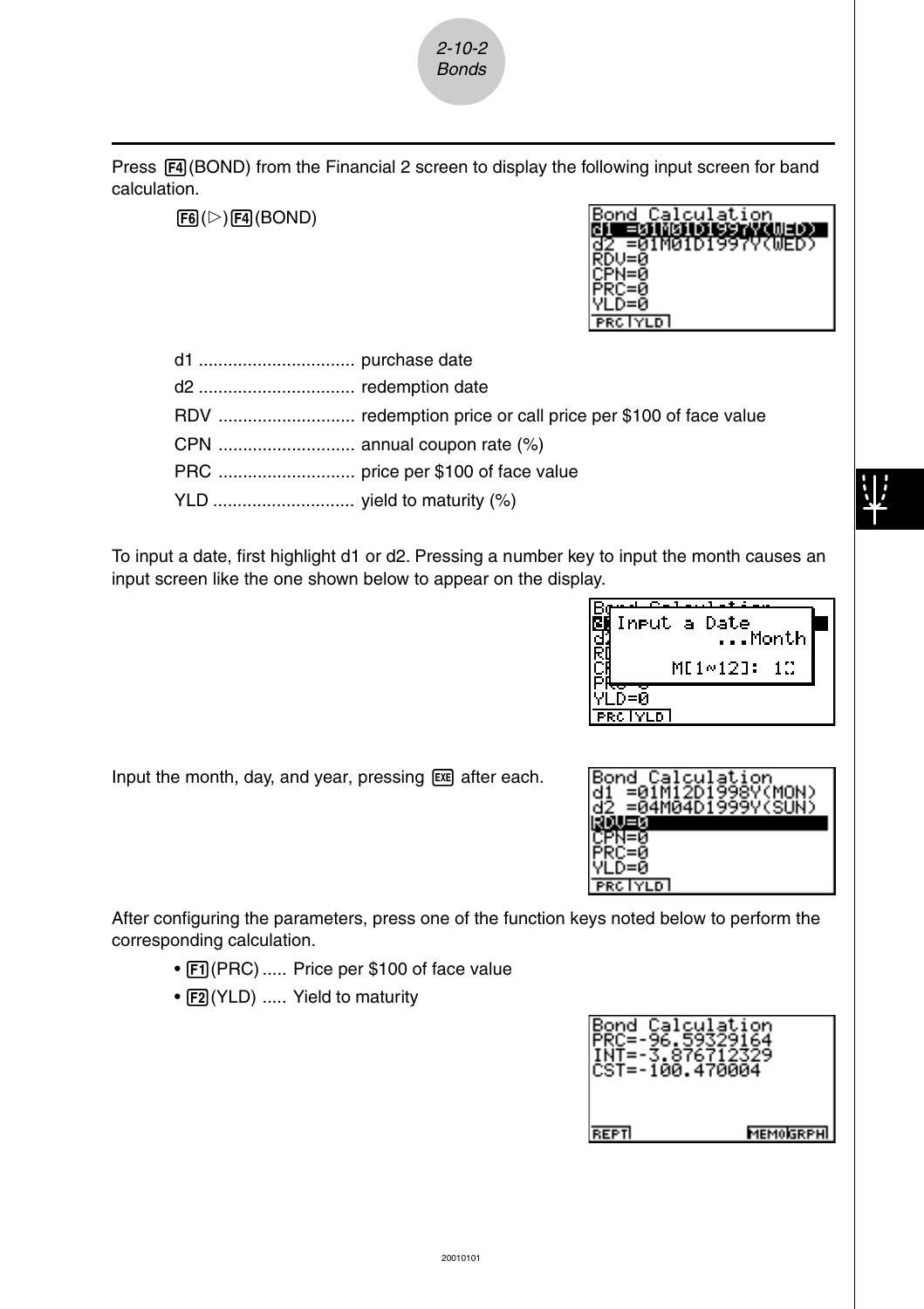

Use the following function keys to maneuver between calculation result screens.

2-10-3 Bonds

- $F1$ (REPT) ....... Parameter input screen
- [F5] (MEMO) ..... Screen of various bond calculation values\*
- F6(GRPH) ...... Draws Graph

Pressing F5(MEMO) displays various bond calculation values, like those shown here.



\*The interest payment date is calculated from d2 when 365 is specified for the Date Mode item in the SET UP screen.

 $EXE$  ~  $EXE$ 



6(GRPH)

After drawing a graph, you can press [F1] (TRACE) to turn on trace and read calculation results along the graph.



Press ESC to turn off trace.

Press  $\overline{ESC}$  again to return to the parameter input screen.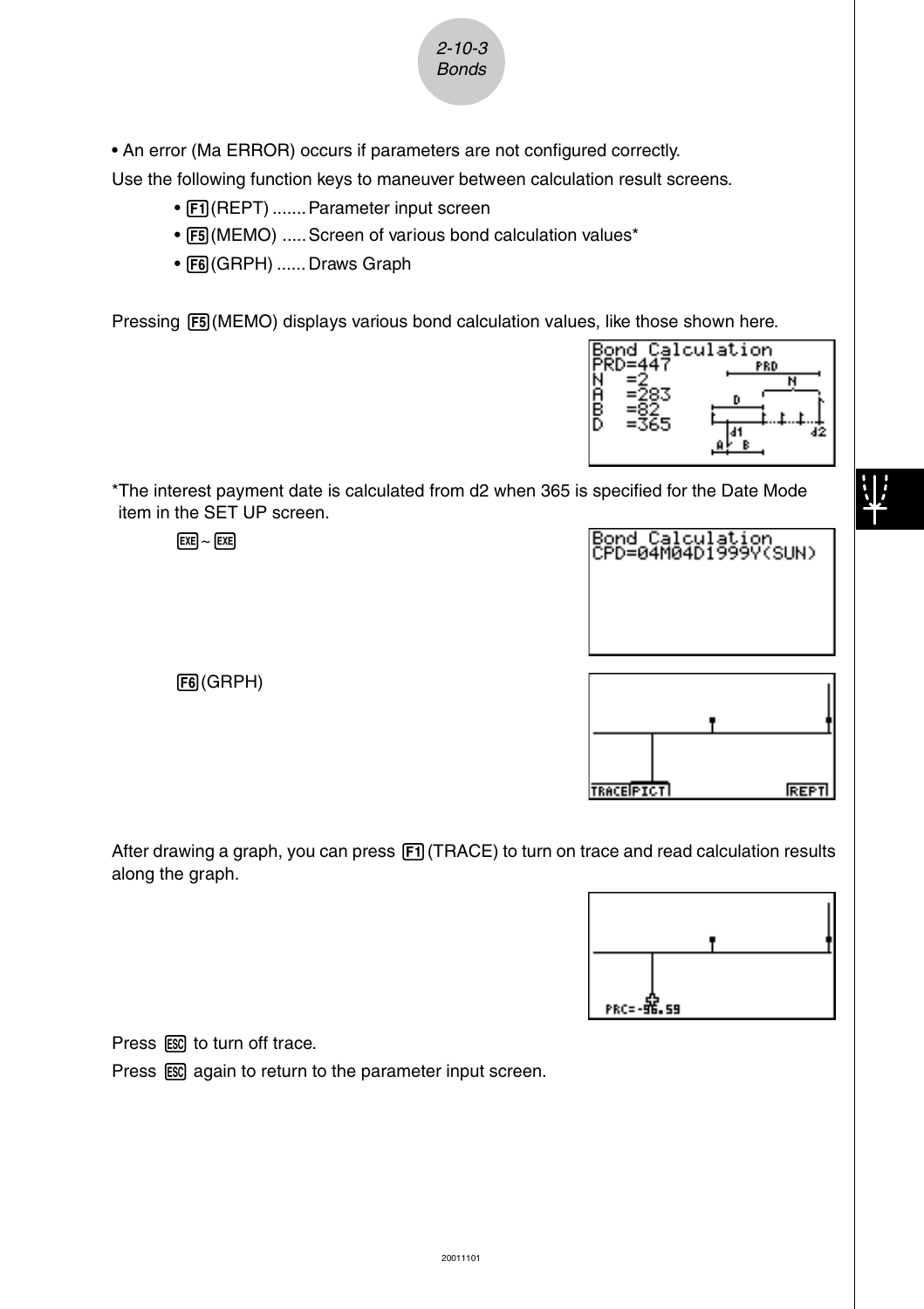

# **2-11 TVM Graph**

The TVM Graph lets you assign two of the five parameters (*n*, *I*%, *PV*, *PMT*, *FV*) to the *x*-axis and *y*-axis of a graph, and plot changes in *y* as the value of *x* changes.

Press  $[F5]$ (TVMG) from the Financial 2 screen to display the following input screen for TVM Graph.

 $F6(\triangleright)$   $F5$  (TVMG)



After configuring the parameters, press the function keys noted below to assign parameters to the *x*-axis and *y*-axis.

- $[Fi](X)$  ... Assigns highlighted parameter to the *x*-axis
- $\boxed{F2}(Y)$  ... Assigns highlighted parameter to the *y*-axis

After making the required settings, draw the graph.

• [F6] (GRPH) ... Draws graph



After drawing a graph, you can press  $F1$  (TRACE) to turn on trace and read calculation results along the graph.



Press ESC to turn off trace.